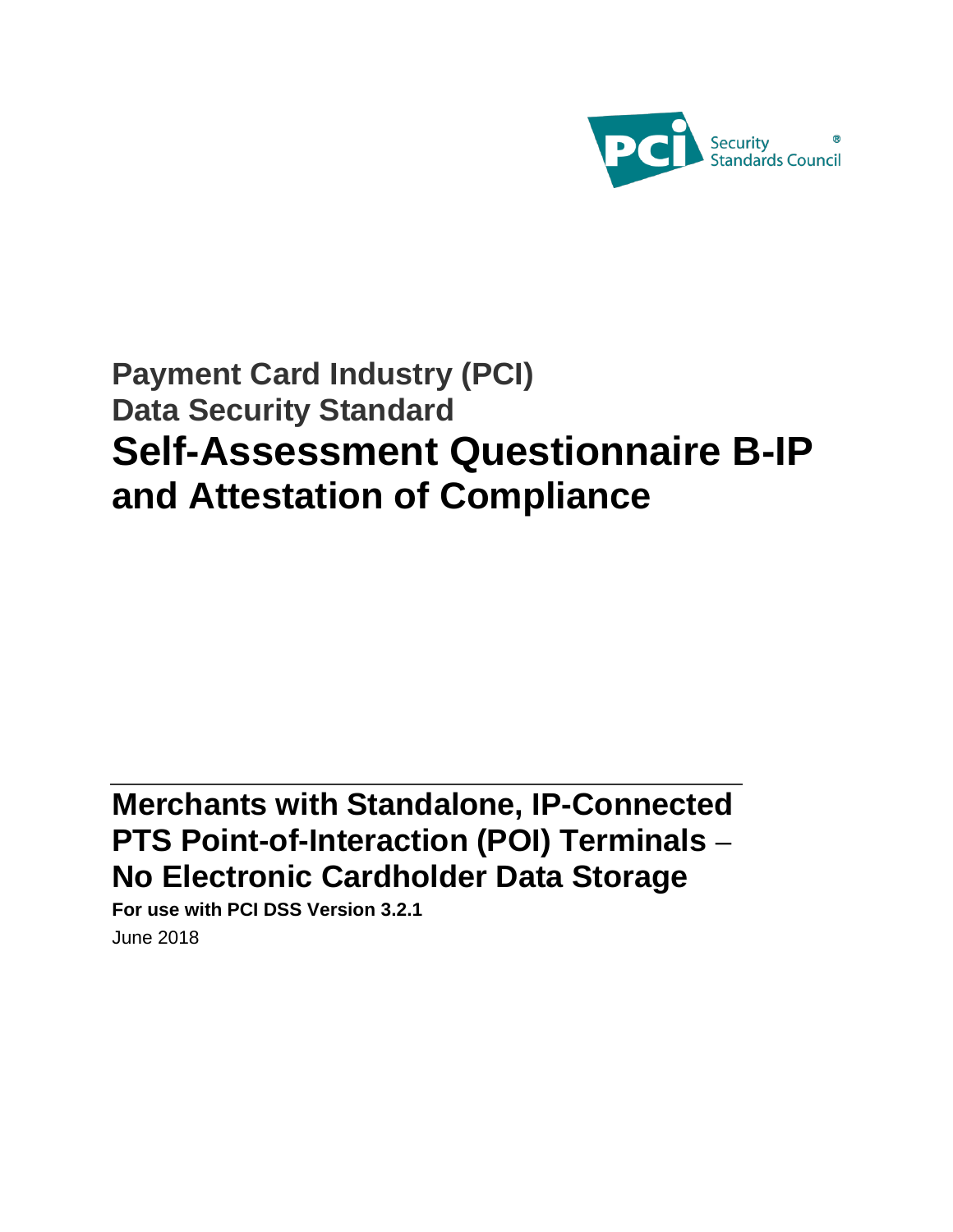

# <span id="page-1-0"></span>**Document Changes**

| <b>Date</b>      | <b>PCI DSS</b><br><b>Version</b> | <b>SAQ</b><br><b>Revision</b> | <b>Description</b>                                                                                                                                                                                                                                                        |
|------------------|----------------------------------|-------------------------------|---------------------------------------------------------------------------------------------------------------------------------------------------------------------------------------------------------------------------------------------------------------------------|
| N/A              | 1.0                              |                               | Not used.                                                                                                                                                                                                                                                                 |
| N/A              | 2.0                              |                               | Not used.                                                                                                                                                                                                                                                                 |
| February<br>2014 | 3.0                              |                               | New SAQ to address requirements applicable to merchants<br>who process cardholder data only via standalone, PTS-<br>approved point-of-interaction devices with an IP connection to<br>the payment processor.<br>Content aligns with PCI DSS v3.0 requirements and testing |
|                  |                                  |                               | procedures.                                                                                                                                                                                                                                                               |
| April 2015       | 3.1                              |                               | Updated to align with PCI DSS v3.1. For details of PCI DSS<br>changes, see PCI DSS - Summary of Changes from PCI DSS<br>Version 3.0 to 3.1.                                                                                                                               |
| <b>July 2015</b> | 3.1                              | 1.1                           | Updated to remove references to "best practices" prior to June<br>30, 2015.                                                                                                                                                                                               |
| April 2016       | 3.2                              | 1.0                           | Updated to align with PCI DSS v3.2. For details of PCI DSS<br>changes, see PCI DSS - Summary of Changes from PCI DSS<br>Version 3.1 to 3.2.                                                                                                                               |
|                  |                                  |                               | Requirements added from PCI DSS v3.2 Appendix A2.                                                                                                                                                                                                                         |
| January<br>2017  | 3.2                              | 1.1                           | Updated Document Changes to clarify requirements added in<br>the April 2016 update.                                                                                                                                                                                       |
|                  |                                  |                               | Updated Before You Begin section to clarify term "SCR" and<br>intent of permitted systems.                                                                                                                                                                                |
|                  |                                  |                               | Added Requirement 8.3.1 to align with intent of Requirement<br>2.3.                                                                                                                                                                                                       |
|                  |                                  |                               | Added Requirement 11.3.4 to verify segmentation controls, if<br>segmentation is used.                                                                                                                                                                                     |
| <b>June 2018</b> | 3.2.1                            | 1.0                           | Updated to align with PCI DSS v3.2.1. For details of PCI DSS<br>changes, see PCI DSS - Summary of Changes from PCI DSS<br>Version 3.2 to 3.2.1.                                                                                                                           |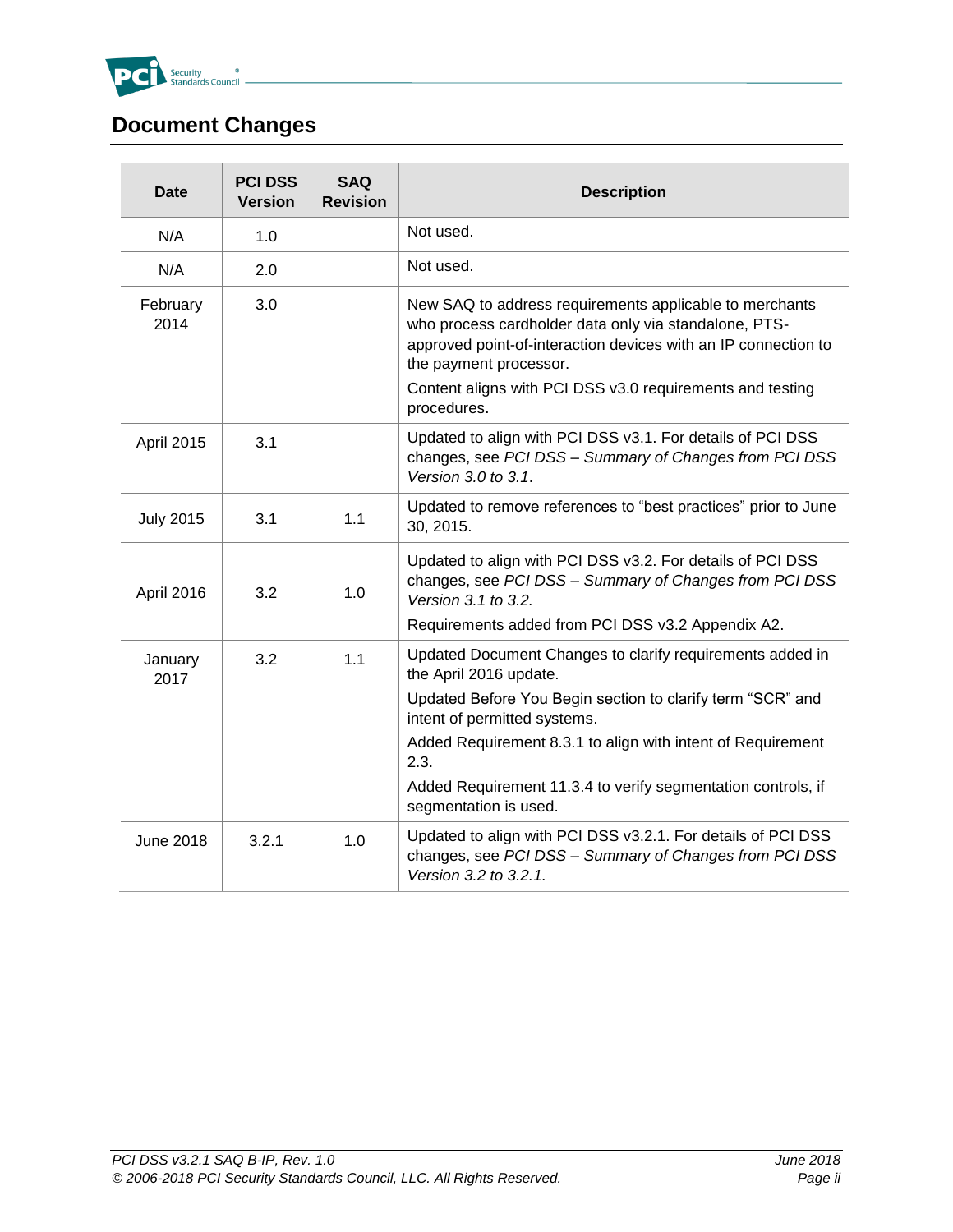

# **Table of Contents**

|                       | Legal Exception <b>manual contract of the contract of the contract of the contract of the contract of the contract of the contract of the contract of the contract of the contract of the contract of the contract of the contra</b> |  |
|-----------------------|--------------------------------------------------------------------------------------------------------------------------------------------------------------------------------------------------------------------------------------|--|
| Section 1:            |                                                                                                                                                                                                                                      |  |
| <b>Section 2:</b>     |                                                                                                                                                                                                                                      |  |
|                       |                                                                                                                                                                                                                                      |  |
| Requirement 1:        |                                                                                                                                                                                                                                      |  |
| Requirement 2:        | Do not use vendor-supplied defaults for system passwords and other security                                                                                                                                                          |  |
|                       |                                                                                                                                                                                                                                      |  |
| Requirement 3:        |                                                                                                                                                                                                                                      |  |
| <b>Requirement 4:</b> | Encrypt transmission of cardholder data across open, public networks 10                                                                                                                                                              |  |
|                       |                                                                                                                                                                                                                                      |  |
| Requirement 6:        |                                                                                                                                                                                                                                      |  |
|                       |                                                                                                                                                                                                                                      |  |
| Requirement 7:        | Restrict access to cardholder data by business need to know 14                                                                                                                                                                       |  |
| Requirement 8:        |                                                                                                                                                                                                                                      |  |
| Requirement 9:        |                                                                                                                                                                                                                                      |  |
|                       |                                                                                                                                                                                                                                      |  |
|                       |                                                                                                                                                                                                                                      |  |
|                       |                                                                                                                                                                                                                                      |  |
|                       | Requirement 12: Maintain a policy that addresses information security for all personnel 22                                                                                                                                           |  |
| <b>Appendix A:</b>    |                                                                                                                                                                                                                                      |  |
|                       | Appendix A1: Additional PCI DSS Requirements for Shared Hosting Providers 25                                                                                                                                                         |  |
| Appendix A2:          | Additional PCI DSS Requirements for Entities using SSL/early TLS for Card-                                                                                                                                                           |  |
| Appendix A3:          |                                                                                                                                                                                                                                      |  |
| <b>Appendix B:</b>    |                                                                                                                                                                                                                                      |  |
| <b>Appendix C:</b>    |                                                                                                                                                                                                                                      |  |
| Section 3:            |                                                                                                                                                                                                                                      |  |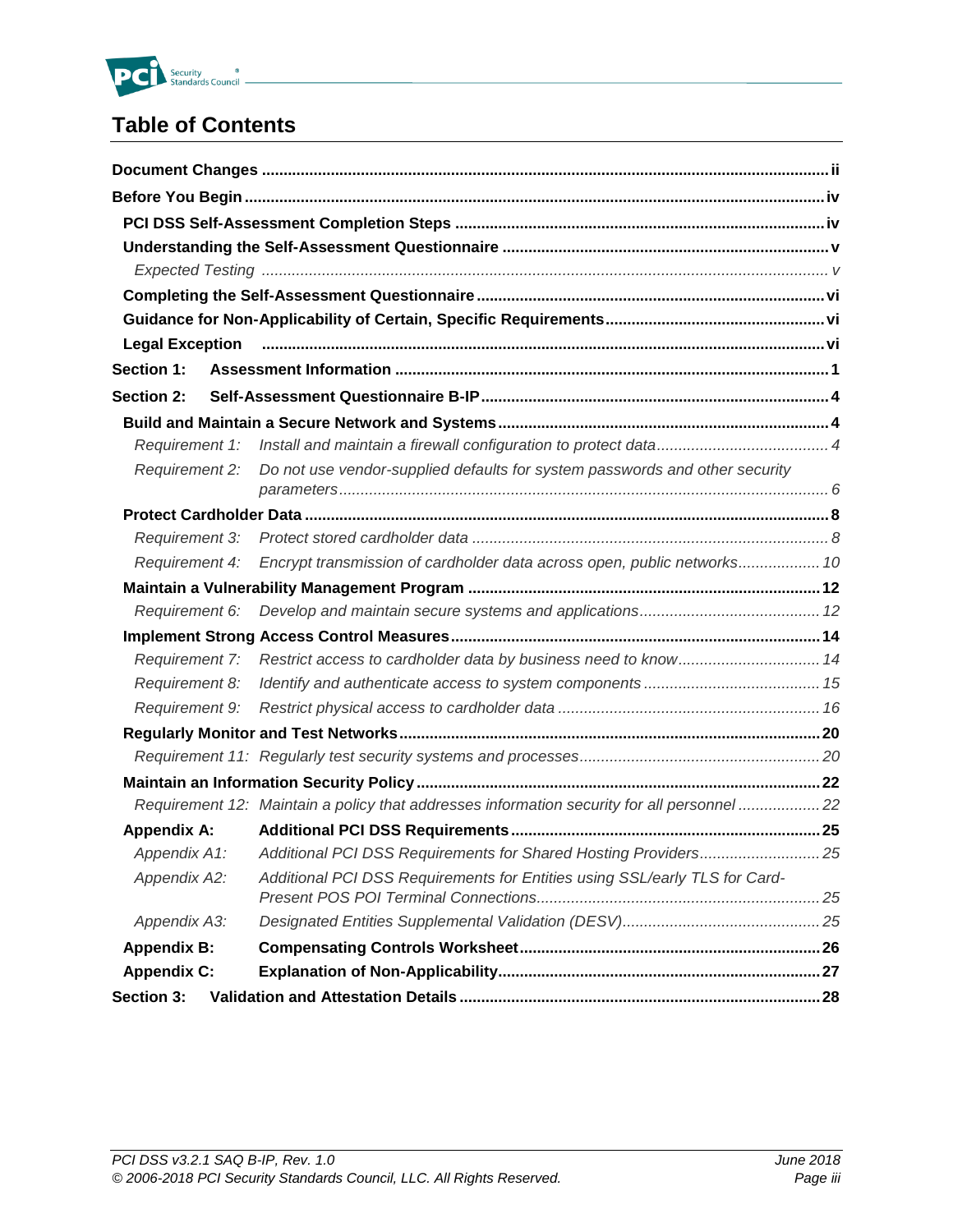

# <span id="page-3-0"></span>**Before You Begin**

SAQ B-IP has been developed to address requirements applicable to merchants who process cardholder data only via standalone, PTS-approved point-of-interaction (POI) devices with an IP connection to the payment processor. An exception applies for POI devices classified as Secure Card Readers (SCR); merchants using SCRs are not eligible for this SAQ.

SAQ B-IP merchants may be either brick-and-mortar (card-present) or mail/telephone-order (card-notpresent) merchants, and do not store cardholder data on any computer system.

SAQ B-IP merchants confirm that, for this payment channel:

- Your company uses only standalone, PTS-approved point-of-interaction (POI) devices (excludes SCRs) connected via IP to your payment processor to take your customers' payment card information;
- **•** The standalone IP-connected POI devices are validated to the PTS POI program as listed on the PCI SSC website (excludes SCRs);
- **•** The standalone IP-connected POI devices are not connected to any other systems within your environment (this can be achieved via network segmentation to isolate POI devices from other systems)<sup>1</sup> ;
- **•** The only transmission of cardholder data is from the PTS-approved POI devices to the payment processor;
- The POI device does not rely on any other device (e.g., computer, mobile phone, tablet, etc.) to connect to the payment processor;
- Any cardholder data your company retains is on paper (for example, printed reports or receipts), and these documents are not received electronically; and
- Your company does not store cardholder data in electronic format.

#### *This SAQ is not applicable to e-commerce channels.*

This shortened version of the SAQ includes questions that apply to a specific type of small merchant environment, as defined in the above eligibility criteria. If there are PCI DSS requirements applicable to your environment that are not covered in this SAQ, it may be an indication that this SAQ is not suitable for your environment. Additionally, you must still comply with all applicable PCI DSS requirements in order to be PCI DSS compliant.

### <span id="page-3-1"></span>**PCI DSS Self-Assessment Completion Steps**

l

- 1. Identify the applicable SAQ for your environment—refer to the *Self-Assessment Questionnaire Instructions and Guidelines* document on PCI SSC website for information.
- 2. Confirm that your environment is properly scoped and meets the eligibility criteria for the SAQ you are using (as defined in Part 2g of the Attestation of Compliance).
- 3. Assess your environment for compliance with applicable PCI DSS requirements.

<sup>1</sup> This criteria is not intended to prohibit more than one of the permitted system type (that is, IP-connected POI devices) being on the same network zone, as long as the permitted systems are isolated from other types of systems (e.g. by implementing network segmentation). Additionally, this criteria is not intended to prevent the defined system type from being able to transmit transaction information to a third party for processing, such as an acquirer or payment processor, over a network.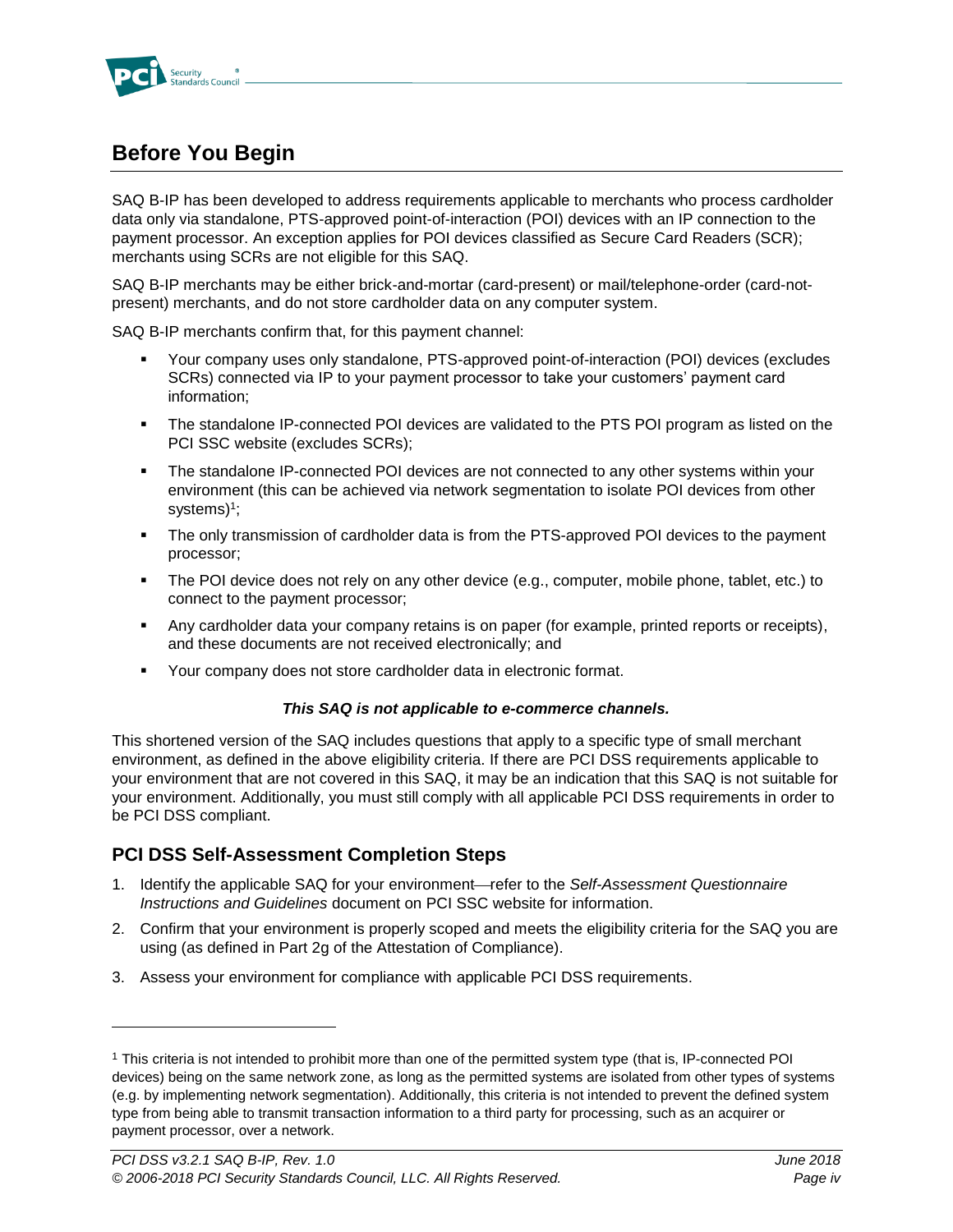

- 4. Complete all sections of this document:
	- Section 1 (Parts 1 & 2 of the AOC) Assessment Information and Executive Summary
	- Section 2 PCI DSS Self-Assessment Questionnaire (SAQ B-IP)
	- Section 3 (Parts 3 & 4 of the AOC) Validation and Attestation Details and Action Plan for Non-Compliant Requirements (if applicable)
- 5. Submit the SAQ and Attestation of Compliance (AOC), along with any other requested documentation—such as ASV scan reports—to your acquirer, payment brand, or other requester.

## <span id="page-4-0"></span>**Understanding the Self-Assessment Questionnaire**

The questions contained in the "PCI DSS Question" column in this self-assessment questionnaire are based on the requirements in the PCI DSS.

Additional resources that provide guidance on PCI DSS requirements and how to complete the selfassessment questionnaire have been provided to assist with the assessment process. An overview of some of these resources is provided below:

| <b>Document</b>                                                      | Includes:                                                                                                                           |
|----------------------------------------------------------------------|-------------------------------------------------------------------------------------------------------------------------------------|
| <b>PCI DSS</b>                                                       | Guidance on Scoping                                                                                                                 |
| (PCI Data Security Standard                                          | Guidance on the intent of all PCI DSS Requirements<br>$\blacksquare$                                                                |
| <b>Requirements and Security Assessment</b>                          | Details of testing procedures<br>п                                                                                                  |
| Procedures)                                                          | <b>Guidance on Compensating Controls</b><br>п                                                                                       |
| <b>SAQ Instructions and Guidelines</b><br>documents                  | Information about all SAQs and their eligibility criteria<br>Е<br>How to determine which SAQ is right for your<br>Е<br>organization |
| PCI DSS and PA-DSS Glossary of<br>Terms, Abbreviations, and Acronyms | Descriptions and definitions of terms used in the PCI<br>Е<br>DSS and self-assessment questionnaires                                |

These and other resources can be found on the PCI SSC website *[\(www.pcisecuritystandards.org\)](http://www.pcisecuritystandards.org/)*. Organizations are encouraged to review the PCI DSS and other supporting documents before beginning an assessment.

### <span id="page-4-1"></span>*Expected Testing*

The instructions provided in the "Expected Testing" column are based on the testing procedures in the PCI DSS, and provide a high-level description of the types of testing activities that should be performed in order to verify that a requirement has been met. Full details of testing procedures for each requirement can be found in the PCI DSS.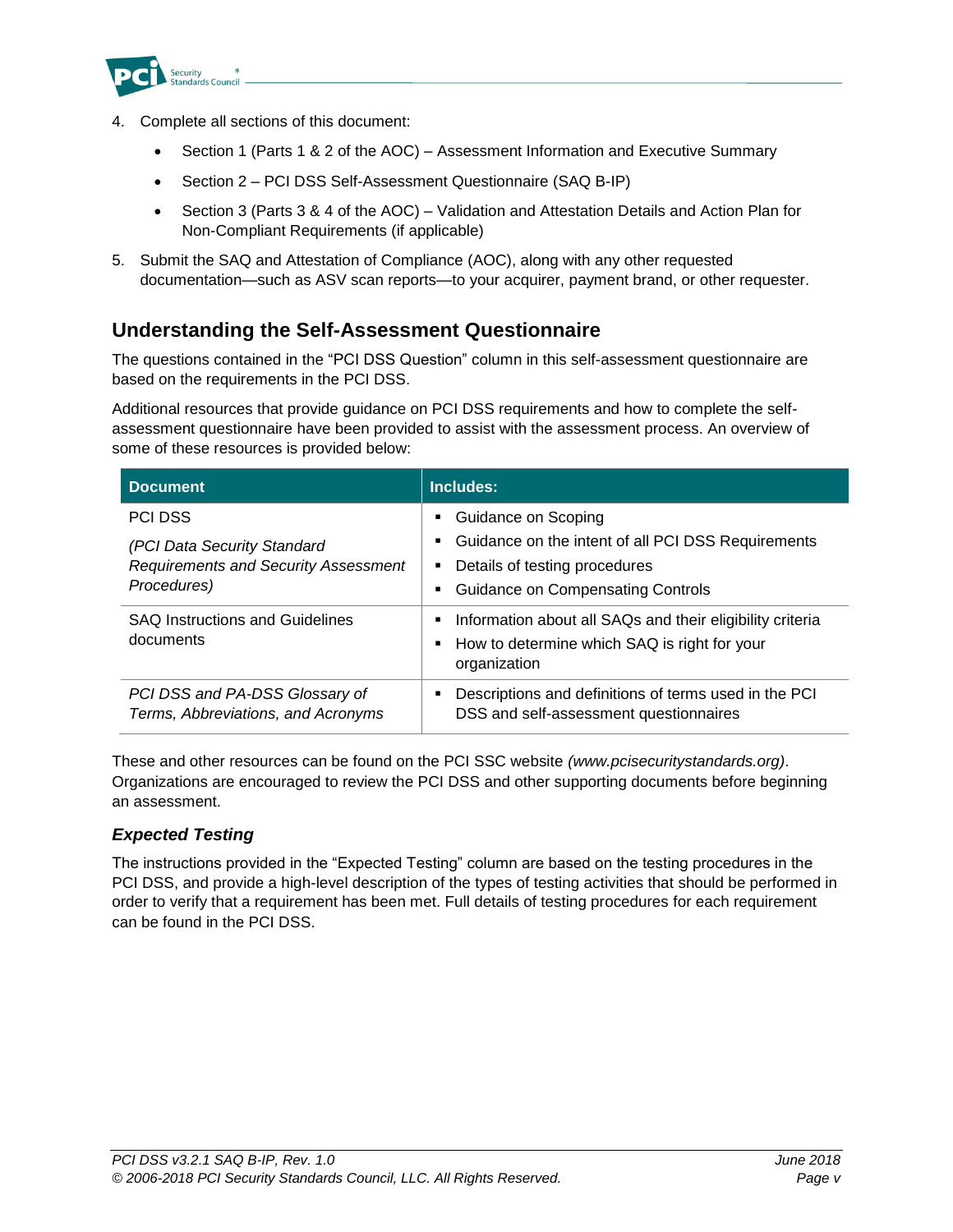

# <span id="page-5-0"></span>**Completing the Self-Assessment Questionnaire**

For each question, there is a choice of responses to indicate your company's status regarding that requirement. *Only one response should be selected for each question.*

A description of the meaning for each response is provided in the table below:

| <b>Response</b>                                            | When to use this response:                                                                                                                                                                               |
|------------------------------------------------------------|----------------------------------------------------------------------------------------------------------------------------------------------------------------------------------------------------------|
| Yes                                                        | The expected testing has been performed, and all elements of the requirement<br>have been met as stated.                                                                                                 |
| <b>Yes with CCW</b><br>(Compensating<br>Control Worksheet) | The expected testing has been performed, and the requirement has been met<br>with the assistance of a compensating control.<br>All responses in this column require completion of a Compensating Control |
|                                                            | Worksheet (CCW) in Appendix B of the SAQ.<br>Information on the use of compensating controls and guidance on how to                                                                                      |
|                                                            | complete the worksheet is provided in the PCI DSS.                                                                                                                                                       |
| <b>No</b>                                                  | Some or all elements of the requirement have not been met, or are in the<br>process of being implemented, or require further testing before it will be known<br>if they are in place.                    |
| N/A                                                        | The requirement does not apply to the organization's environment. (See                                                                                                                                   |
| (Not Applicable)                                           | Guidance for Non-Applicability of Certain, Specific Requirements below for<br>examples.)                                                                                                                 |
|                                                            | All responses in this column require a supporting explanation in Appendix C of<br>the SAQ.                                                                                                               |

## <span id="page-5-1"></span>**Guidance for Non-Applicability of Certain, Specific Requirements**

While many organizations completing SAQ B-IP will need to validate compliance with every PCI DSS requirement in this SAQ, some organizations with very specific business models may find that some requirements do not apply. For example, a company that does not use wireless technology in any capacity would not be expected to validate compliance with the sections of PCI DSS that are specific to managing wireless technology (for example, Requirements 1.2.3, 2.1.1, and 4.1.1).

If any requirements are deemed not applicable to your environment, select the "N/A" option for that specific requirement, and complete the "Explanation of Non-Applicability" worksheet in Appendix C for each "N/A" entry.

# <span id="page-5-2"></span>**Legal Exception**

If your organization is subject to a legal restriction that prevents the organization from meeting a PCI DSS requirement, check the "No" column for that requirement and complete the relevant attestation in Part 3.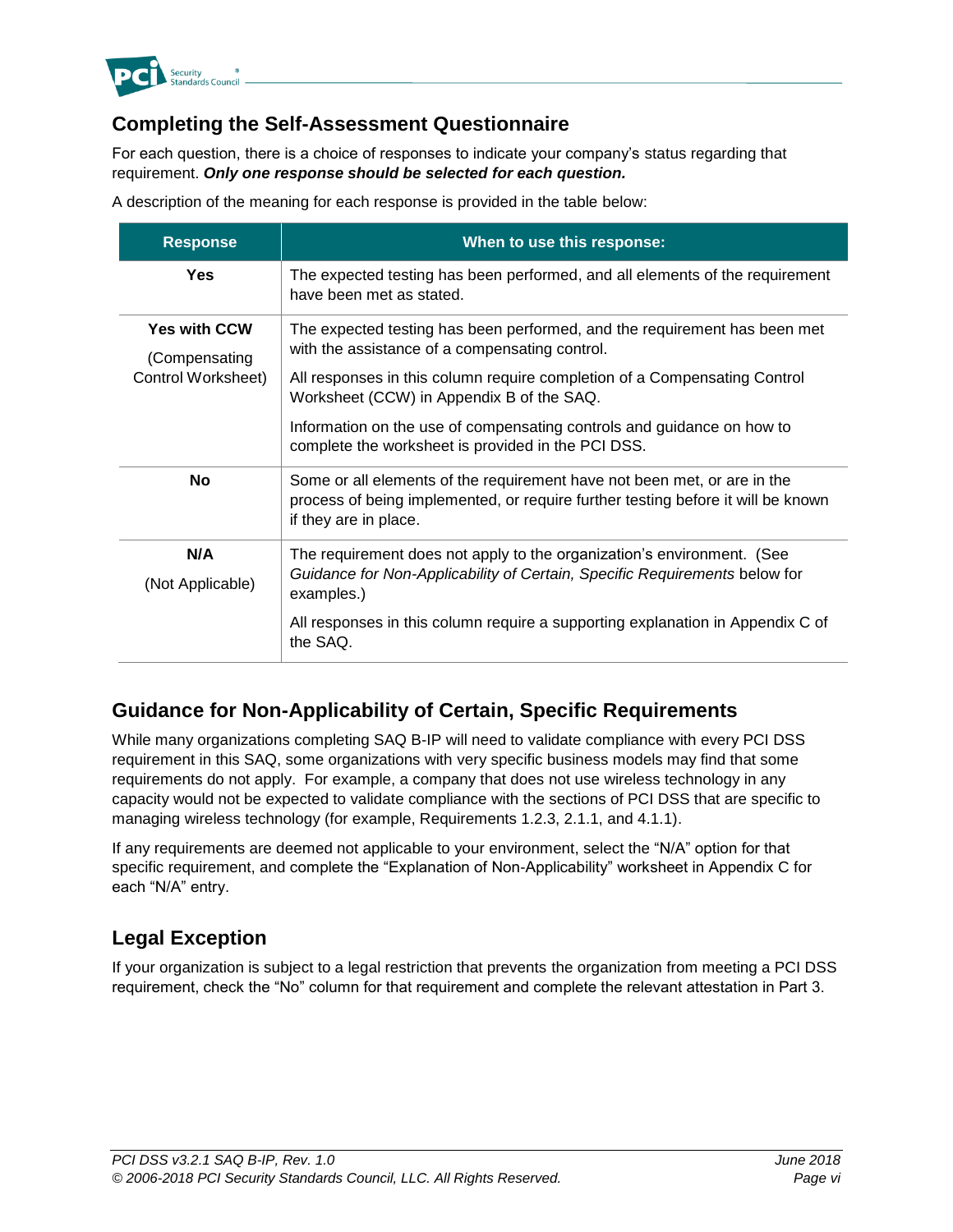

# <span id="page-6-0"></span>**Section 1: Assessment Information**

#### *Instructions for Submission*

This document must be completed as a declaration of the results of the merchant's self-assessment with the *Payment Card Industry Data Security Standard Requirements and Security Assessment Procedures (PCI DSS).* Complete all sections: The merchant is responsible for ensuring that each section is completed by the relevant parties, as applicable. Contact your acquirer (merchant bank) or the payment brands to determine reporting and submission procedures.

#### **Part 1. Merchant and Qualified Security Assessor Information**

| Part 1a. Merchant Organization Information                               |          |               |      |  |
|--------------------------------------------------------------------------|----------|---------------|------|--|
| Company Name:                                                            |          | DBA (doing    |      |  |
|                                                                          |          | business as): |      |  |
| <b>Contact Name:</b>                                                     |          | Title:        |      |  |
| Telephone:                                                               |          | E-mail:       |      |  |
| <b>Business Address:</b>                                                 |          | City:         |      |  |
| State/Province:                                                          | Country: |               | Zip: |  |
| URL:                                                                     |          |               |      |  |
| Part 1b. Qualified Security Assessor Company Information (if applicable) |          |               |      |  |
| Company Name:                                                            |          |               |      |  |
| Lead QSA Contact Name:                                                   |          | Title:        |      |  |
| Telephone:                                                               |          | E-mail:       |      |  |
| <b>Business Address:</b>                                                 |          | City:         |      |  |

| .               |          | - - |      |  |
|-----------------|----------|-----|------|--|
| State/Province: | Country: |     | Zip: |  |
| URL:            |          |     |      |  |
|                 |          |     |      |  |
|                 |          |     |      |  |

| <b>Part 2. Executive Summary</b>                                                                                                                                                |                   |                                                    |                                   |  |
|---------------------------------------------------------------------------------------------------------------------------------------------------------------------------------|-------------------|----------------------------------------------------|-----------------------------------|--|
| Part 2a. Type of Merchant Business (check all that apply)                                                                                                                       |                   |                                                    |                                   |  |
| Retailer                                                                                                                                                                        | Telecommunication |                                                    | Grocery and Supermarkets          |  |
| Petroleum                                                                                                                                                                       | E-Commerce        |                                                    | Mail order/telephone order (MOTO) |  |
| $\Box$ Others (please specify):                                                                                                                                                 |                   |                                                    |                                   |  |
| What types of payment channels does your business<br>serve?                                                                                                                     |                   | Which payment channels are covered by this<br>SAQ? |                                   |  |
| $\Box$ Mail order/telephone order (MOTO)                                                                                                                                        |                   | Mail order/telephone order (MOTO)                  |                                   |  |
| E-Commerce                                                                                                                                                                      |                   | E-Commerce                                         |                                   |  |
| $\Box$ Card-present (face-to-face)                                                                                                                                              |                   | Card-present (face-to-face)                        |                                   |  |
| Note: If your organization has a payment channel or process that is not covered by this SAQ, consult your<br>acquirer or payment brand about validation for the other channels. |                   |                                                    |                                   |  |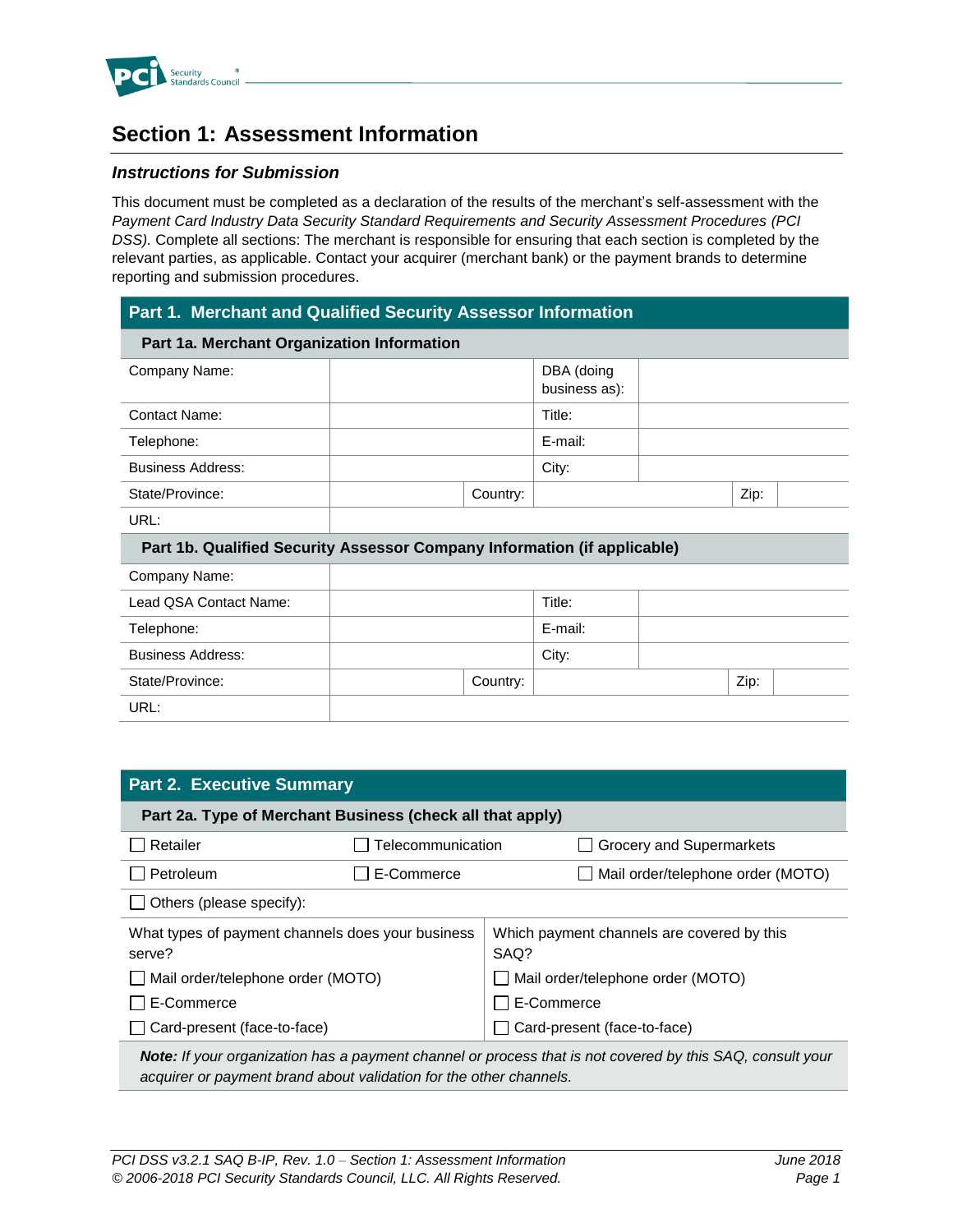

### **Part 2. Executive Summary** *(continued)*

#### **Part 2b. Description of Payment Card Business**

How and in what capacity does your business store, process and/or transmit cardholder data?

#### **Part 2c. Locations**

List types of facilities (for example, retail outlets, corporate offices, data centers, call centers, etc.) and a summary of locations included in the PCI DSS review.

| Type of facility        | <b>Number of facilities</b><br>of this type | Location(s) of facility (city, country) |
|-------------------------|---------------------------------------------|-----------------------------------------|
| Example: Retail outlets | 3                                           | Boston, MA, USA                         |
|                         |                                             |                                         |
|                         |                                             |                                         |
|                         |                                             |                                         |
|                         |                                             |                                         |
|                         |                                             |                                         |
|                         |                                             |                                         |

#### **Part 2d. Payment Applications**

Does the organization use one or more Payment Applications?  $\Box$  Yes  $\Box$  No

Provide the following information regarding the Payment Applications your organization uses:

| <b>Payment Application</b><br><b>Name</b> | <b>Version</b><br><b>Number</b> | <b>Application</b><br>Vendor | Is application<br><b>PA-DSS Listed?</b> | <b>PA-DSS Listing Expiry</b><br>date (if applicable) |
|-------------------------------------------|---------------------------------|------------------------------|-----------------------------------------|------------------------------------------------------|
|                                           |                                 |                              | $\Box$ Yes<br>$\Box$ No                 |                                                      |
|                                           |                                 |                              | $\Box$ Yes<br>I No                      |                                                      |
|                                           |                                 |                              | $\Box$ Yes<br>$\Box$ No                 |                                                      |
|                                           |                                 |                              | $\Box$ Yes<br>$\Box$ No                 |                                                      |
|                                           |                                 |                              | $\Box$<br>Yes<br>$\Box$ No              |                                                      |

| Part 2e. Description of Environment                                                                                                                              |     |
|------------------------------------------------------------------------------------------------------------------------------------------------------------------|-----|
| Provide a <i>high-level</i> description of the environment<br>covered by this assessment.                                                                        |     |
| For example:<br>• Connections into and out of the cardholder data<br>environment (CDE).                                                                          |     |
| • Critical system components within the CDE, such as<br>POS devices, databases, web servers, etc., and any<br>other necessary payment components, as applicable. |     |
| Does your business use network segmentation to affect the scope of your PCI DSS<br>environment?                                                                  | Yes |
| (Refer to "Network Segmentation" section of PCI DSS for guidance on network<br>segmentation.)                                                                    |     |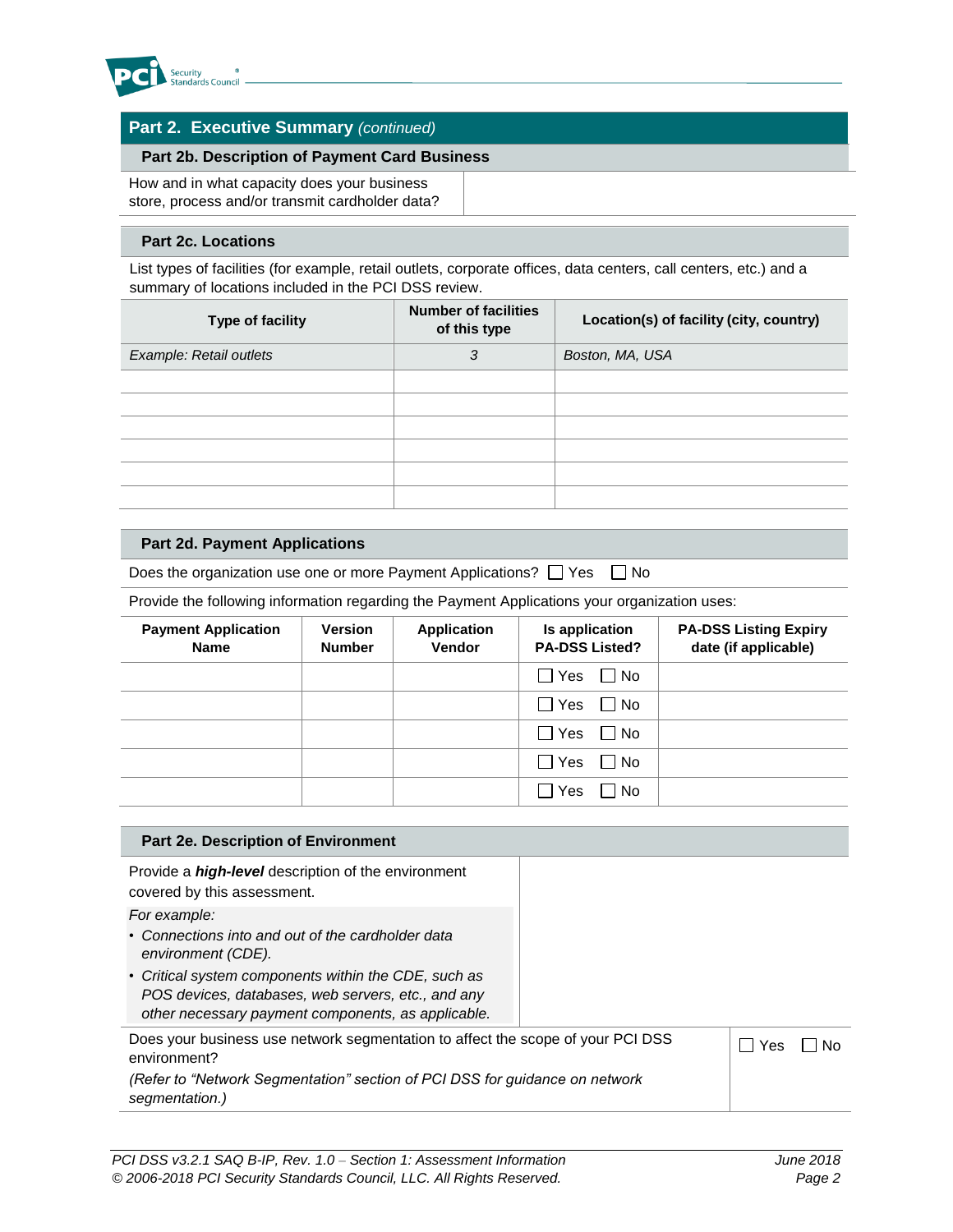

### **Part 2. Executive Summary** *(continued)*

#### **Part 2f. Third-Party Service Providers**

| Does your company use a Qualified Integrator & Reseller (QIR)? |  | Yes | _  No |
|----------------------------------------------------------------|--|-----|-------|
| If Yes:                                                        |  |     |       |
| Name of QIR Company:                                           |  |     |       |
| <b>QIR Individual Name:</b>                                    |  |     |       |
| Description of services provided by QIR:                       |  |     |       |
|                                                                |  |     |       |

Does your company share cardholder data with any third-party service providers (for example, Qualified Integrator & Resellers (QIR), gateways, payment processors, payment service providers (PSP), web-hosting companies, airline booking agents, loyalty program agents, etc.)?

 $\Box$  Yes  $\Box$  No

#### *If Yes:*

| Name of service provider: | <b>Description of services provided:</b> |
|---------------------------|------------------------------------------|
|                           |                                          |
|                           |                                          |
|                           |                                          |
|                           |                                          |
|                           |                                          |
|                           |                                          |
|                           |                                          |

*Note: Requirement 12.8 applies to all entities in this list.*

#### **Part 2g. Eligibility to Complete SAQ B-IP**

Merchant certifies eligibility to complete this shortened version of the Self-Assessment Questionnaire because, for this payment channel:

| Merchant uses only standalone, PTS-approved point-of-interaction (POI) devices (excludes SCRs)<br>connected via IP to merchant's payment processor to take customers' payment card information;                 |
|-----------------------------------------------------------------------------------------------------------------------------------------------------------------------------------------------------------------|
| The standalone IP-connected POI devices are validated to the PTS POI program as listed on the PCI<br>SSC website (excludes SCRs);                                                                               |
| The standalone IP-connected POI devices are not connected to any other systems within the<br>merchant environment (this can be achieved via network segmentation to isolate POI devices from<br>other systems); |
| The only transmission of cardholder data is from the PTS-approved POI devices to the payment<br>processor;                                                                                                      |
| The POI device does not rely on any other device (e.g., computer, mobile phone, tablet, etc.) to<br>connect to the payment processor;                                                                           |
| Merchant does not store cardholder data in electronic format ; and                                                                                                                                              |
| If Merchant does store cardholder data, such data is only paper reports or copies of paper receipts<br>and is not received electronically.                                                                      |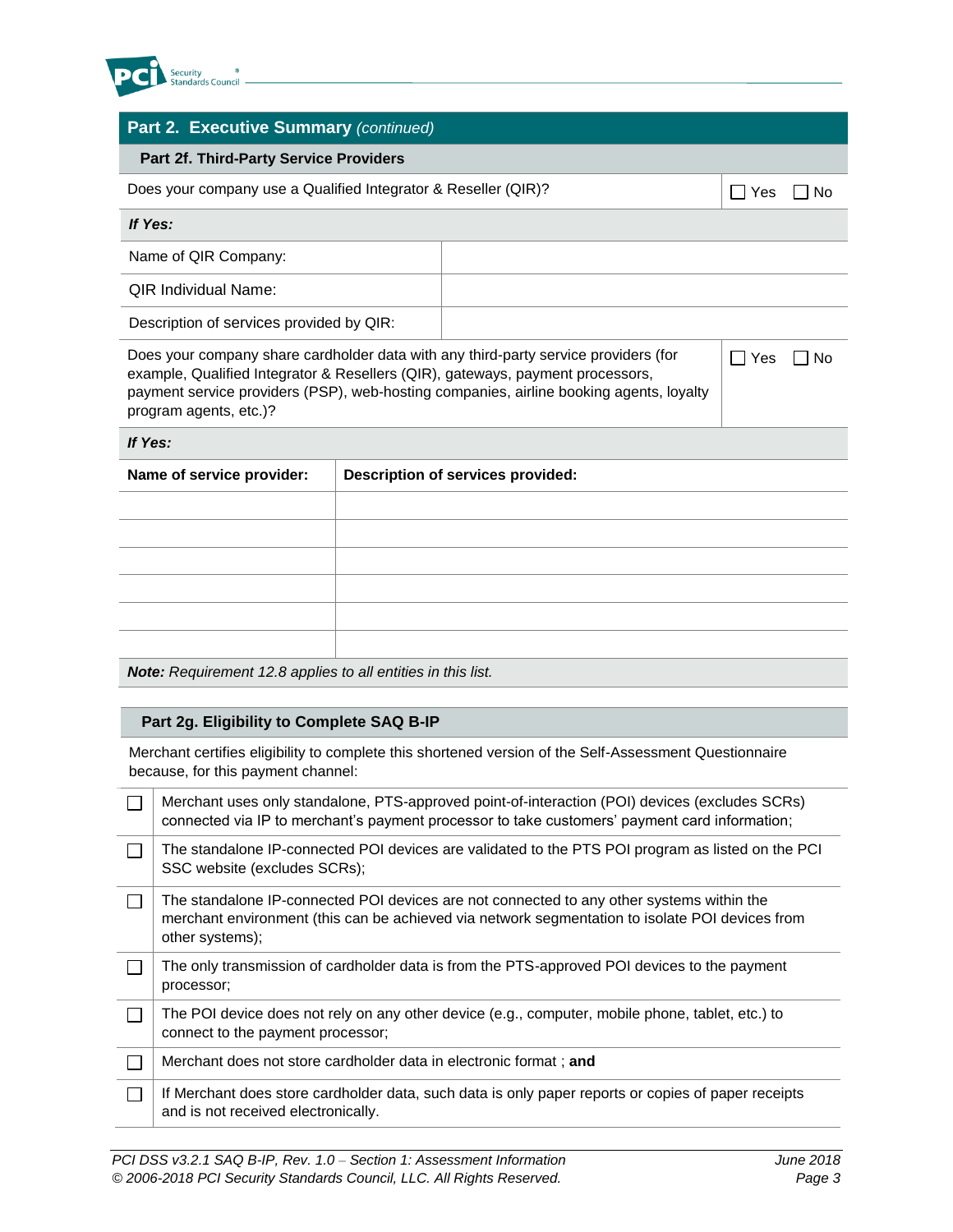

# **Section 2: Self-Assessment Questionnaire B-IP**

*Note: The following questions are numbered according to PCI DSS requirements and testing procedures, as defined in the PCI DSS* Requirements and Security Assessment Procedures *document.* 

#### **Self-assessment completion date:**

# **Build and Maintain a Secure Network and Systems**

*Requirement 1: Install and maintain a firewall configuration to protect data*

<span id="page-9-2"></span><span id="page-9-1"></span><span id="page-9-0"></span>

|       | <b>PCI DSS Question</b>                                                                                                                                                          | <b>Expected Testing</b>                                                                                                                                        | <b>Response</b><br>(Check one response for each question) |                               |           |     |  |
|-------|----------------------------------------------------------------------------------------------------------------------------------------------------------------------------------|----------------------------------------------------------------------------------------------------------------------------------------------------------------|-----------------------------------------------------------|-------------------------------|-----------|-----|--|
|       |                                                                                                                                                                                  |                                                                                                                                                                | <b>Yes</b>                                                | <b>Yes with</b><br><b>CCW</b> | <b>No</b> | N/A |  |
| 1.1.2 | Is there a current network diagram that documents all<br>(a)<br>connections between the cardholder data environment<br>and other networks, including any wireless networks?      | Review current network diagram.<br>$\blacksquare$<br>Examine network configurations.                                                                           |                                                           | П                             |           |     |  |
|       | Is there a process to ensure the diagram is kept<br>(b)<br>current?                                                                                                              | Interview responsible personnel.<br>٠                                                                                                                          | L                                                         | $\Box$                        |           |     |  |
| 1.1.4 | Is a firewall required and implemented at each Internet<br>(a)<br>connection and between any demilitarized zone (DMZ)<br>and the internal network zone?                          | Review firewall configuration<br>$\blacksquare$<br>standards.<br>Observe network configurations to<br>$\blacksquare$<br>verify that a firewall(s) is in place. | I.                                                        | П                             |           |     |  |
|       | Is the current network diagram consistent with the<br>(b)<br>firewall configuration standards?                                                                                   | Compare firewall configuration<br>٠<br>standards to current network<br>diagram.                                                                                | I.                                                        | $\Box$                        |           |     |  |
| 1.1.6 | Do firewall and router configuration standards include<br>(a)<br>a documented list of services, protocols, and ports,<br>including business justification and approval for each? | Review firewall and router<br>$\blacksquare$<br>configuration standards.                                                                                       | П                                                         | П                             |           |     |  |
|       | Are all insecure services, protocols, and ports<br>(b)<br>identified, and are security features documented and<br>implemented for each identified service?                       | Review firewall and router<br>$\blacksquare$<br>configuration standards.<br>Examine firewall and router<br>$\blacksquare$<br>configurations.                   | L                                                         | $\Box$                        |           |     |  |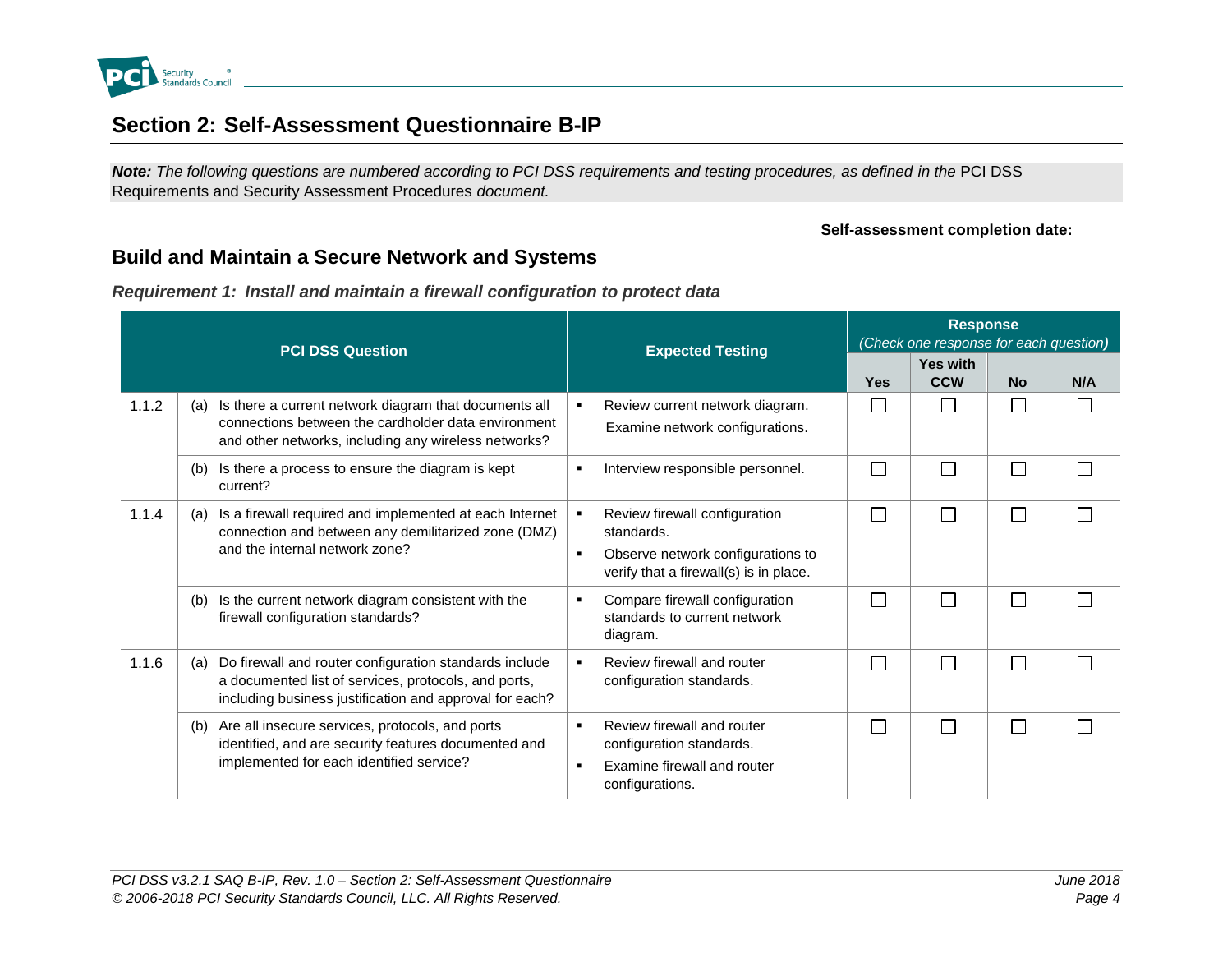

|       | <b>PCI DSS Question</b>                                                                                                                                                                                                                                                                                                                                        | <b>Expected Testing</b>                                                                                                                      |            | <b>Response</b><br>(Check one response for each question) |           |        |
|-------|----------------------------------------------------------------------------------------------------------------------------------------------------------------------------------------------------------------------------------------------------------------------------------------------------------------------------------------------------------------|----------------------------------------------------------------------------------------------------------------------------------------------|------------|-----------------------------------------------------------|-----------|--------|
|       |                                                                                                                                                                                                                                                                                                                                                                |                                                                                                                                              | <b>Yes</b> | <b>Yes with</b><br><b>CCW</b>                             | <b>No</b> | N/A    |
| 1.2   | Do firewall and router configurations restrict connections<br>between untrusted networks and any system in the<br>cardholder data environment as follows:<br><b>Note:</b> An "untrusted network" is any network that is external<br>to the networks belonging to the entity under review, and/or<br>which is out of the entity's ability to control or manage. |                                                                                                                                              |            |                                                           |           |        |
| 1.2.1 | (a) Is inbound and outbound traffic restricted to that which<br>is necessary for the cardholder data environment?                                                                                                                                                                                                                                              | Review firewall and router<br>$\blacksquare$<br>configuration standards.<br>Examine firewall and router<br>$\blacksquare$<br>configurations. |            | П                                                         | $\Box$    |        |
|       | (b) Is all other inbound and outbound traffic specifically<br>denied (for example by using an explicit "deny all" or<br>an implicit deny after allow statement)?                                                                                                                                                                                               | $\blacksquare$<br>Review firewall and router<br>configuration standards.<br>Examine firewall and router<br>$\blacksquare$<br>configurations. | $\Box$     | $\Box$                                                    | $\Box$    | $\Box$ |
| 1.2.3 | Are perimeter firewalls installed between all wireless<br>networks and the cardholder data environment, and are<br>these firewalls configured to deny or, if traffic is necessary<br>for business purposes, permit only authorized traffic<br>between the wireless environment and the cardholder data<br>environment?                                         | $\blacksquare$<br>Review firewall and router<br>configuration standards.<br>Examine firewall and router<br>$\blacksquare$<br>configurations. | $\Box$     | $\Box$                                                    | П         | $\Box$ |
| 1.3   | Is direct public access prohibited between the Internet and<br>any system component in the cardholder data environment,<br>as follows:                                                                                                                                                                                                                         |                                                                                                                                              |            |                                                           |           |        |
| 1.3.3 | Are anti-spoofing measures implemented to detect and<br>block forged sourced IP addresses from entering the<br>network?<br>(For example, block traffic originating from the internet with<br>an internal address.)                                                                                                                                             | Examine firewall and router<br>$\bullet$<br>configurations.                                                                                  | $\Box$     | $\Box$                                                    | $\Box$    | П      |
| 1.3.4 | Is outbound traffic from the cardholder data environment to<br>the Internet explicitly authorized?                                                                                                                                                                                                                                                             | Examine firewall and router<br>$\blacksquare$<br>configurations.                                                                             | $\Box$     | $\Box$                                                    | $\Box$    | $\Box$ |
| 1.3.5 | Are only established connections permitted into the<br>network?                                                                                                                                                                                                                                                                                                | Examine firewall and router<br>$\blacksquare$<br>configurations.                                                                             | П          | П                                                         | $\perp$   |        |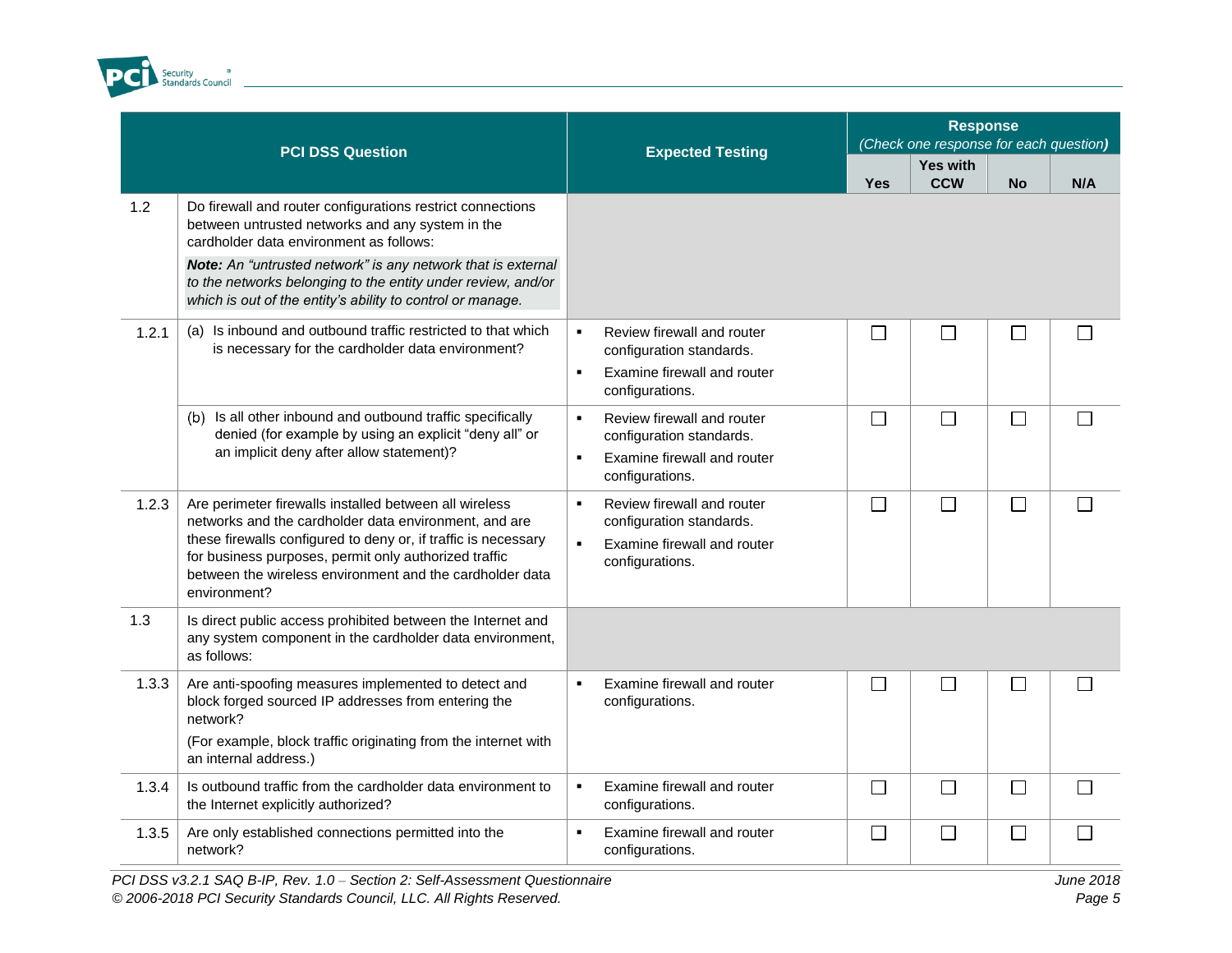

| Requirement 2: Do not use vendor-supplied defaults for system passwords and other security parameters |  |  |  |  |  |  |
|-------------------------------------------------------------------------------------------------------|--|--|--|--|--|--|
|                                                                                                       |  |  |  |  |  |  |

<span id="page-11-0"></span>

|       | <b>PCI DSS Question</b>                                                                                                                                                                                                                                                                                                                                                                                                  |                                                                                                                                                                                                  | <b>Response</b><br>(Check one response for each question) |                               |                             |     |  |
|-------|--------------------------------------------------------------------------------------------------------------------------------------------------------------------------------------------------------------------------------------------------------------------------------------------------------------------------------------------------------------------------------------------------------------------------|--------------------------------------------------------------------------------------------------------------------------------------------------------------------------------------------------|-----------------------------------------------------------|-------------------------------|-----------------------------|-----|--|
|       |                                                                                                                                                                                                                                                                                                                                                                                                                          | <b>Expected Testing</b>                                                                                                                                                                          | <b>Yes</b>                                                | <b>Yes with</b><br><b>CCW</b> | <b>No</b>                   | N/A |  |
| 2.1   | (a) Are vendor-supplied defaults always changed before<br>installing a system on the network?<br>This applies to ALL default passwords, including but not<br>limited to those used by operating systems, software that<br>provides security services, application and system<br>accounts, point-of-sale (POS) terminals, payment<br>applications, Simple Network Management Protocol<br>(SNMP) community strings, etc.). | Review policies and procedures.<br>٠<br>Examine vendor documentation.<br>$\blacksquare$<br>Observe system configurations and<br>٠<br>account settings.<br>Interview personnel.<br>$\blacksquare$ | $\mathsf{L}$                                              | $\blacksquare$                | $\vert \ \ \vert$           |     |  |
| 2.1.1 | Are unnecessary default accounts removed or<br>(b)<br>disabled before installing a system on the network?                                                                                                                                                                                                                                                                                                                | Review policies and procedures.<br>$\blacksquare$<br>Review vendor documentation.<br>$\blacksquare$<br>Examine system configurations and<br>٠<br>account settings.<br>Interview personnel.<br>٠  | $\Box$                                                    | $\mathsf{L}$                  | $\mathbb{R}^3$              |     |  |
|       | For wireless environments connected to the cardholder<br>data environment or transmitting cardholder data, are ALL<br>wireless vendor defaults changed at installations, as<br>follows:                                                                                                                                                                                                                                  |                                                                                                                                                                                                  |                                                           |                               |                             |     |  |
|       | (a) Are encryption keys changed from default at<br>installation, and changed anytime anyone with<br>knowledge of the keys leaves the company or changes<br>positions?                                                                                                                                                                                                                                                    | Review policies and procedures.<br>$\blacksquare$<br>Review vendor documentation.<br>$\blacksquare$<br>Interview personnel.<br>٠                                                                 |                                                           |                               |                             |     |  |
|       | Are default SNMP community strings on wireless<br>(b)<br>devices changed at installation?                                                                                                                                                                                                                                                                                                                                | Review policies and procedures.<br>$\blacksquare$<br>Review vendor documentation.<br>٠<br>Interview personnel.<br>٠<br>Examine system configurations.<br>٠                                       |                                                           |                               | $\mathcal{L}$               |     |  |
|       | (c) Are default passwords/passphrases on access points<br>changed at installation?                                                                                                                                                                                                                                                                                                                                       | Review policies and procedures.<br>$\blacksquare$<br>Interview personnel.<br>$\blacksquare$<br>Examine system configurations.<br>п                                                               |                                                           |                               | $\mathcal{L}_{\mathcal{A}}$ |     |  |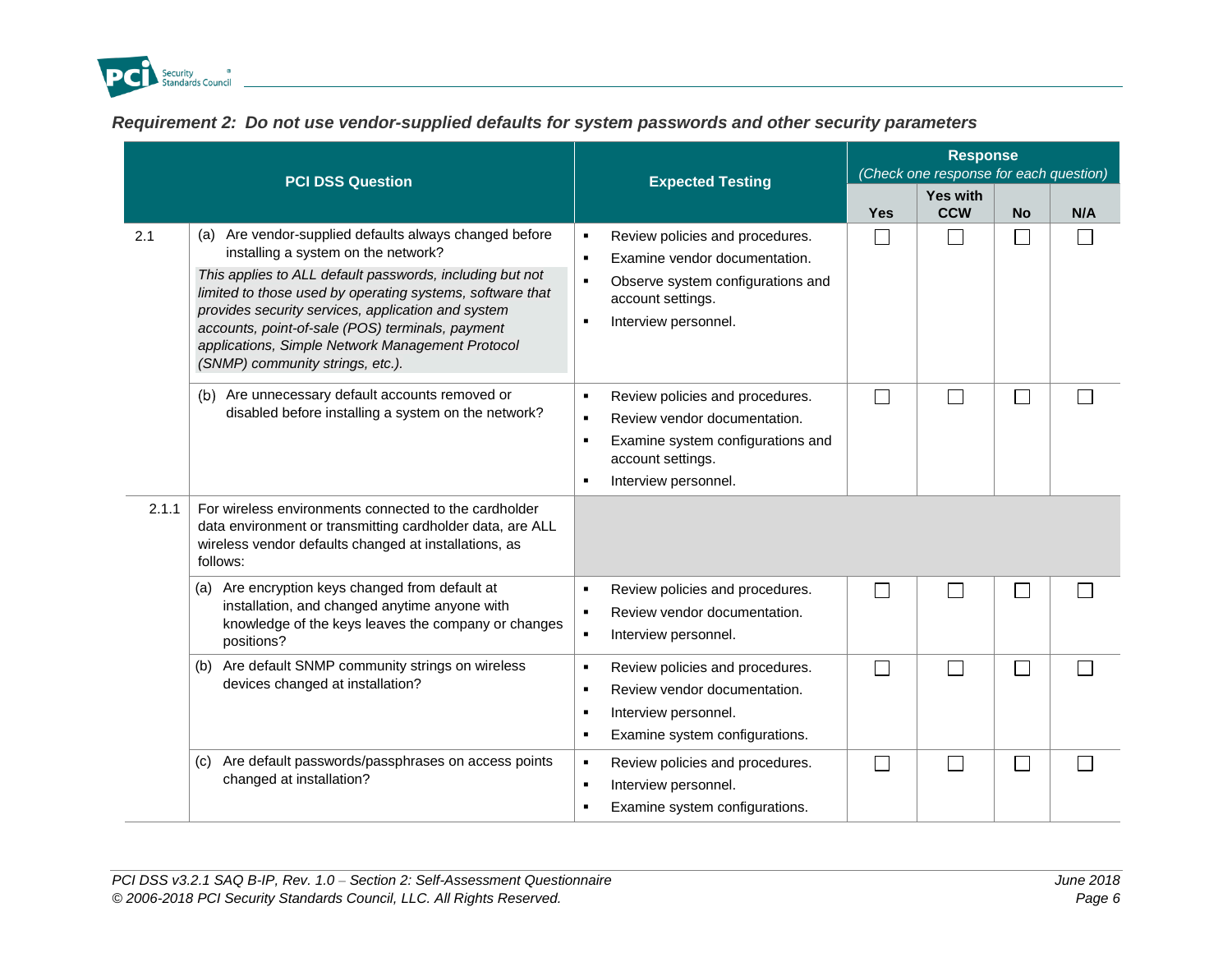

|                  | <b>PCI DSS Question</b>                                                                                                                                                                  | <b>Expected Testing</b>                                                                                                                    | <b>Response</b><br>(Check one response for each question) |                               |                |     |
|------------------|------------------------------------------------------------------------------------------------------------------------------------------------------------------------------------------|--------------------------------------------------------------------------------------------------------------------------------------------|-----------------------------------------------------------|-------------------------------|----------------|-----|
|                  |                                                                                                                                                                                          |                                                                                                                                            | <b>Yes</b>                                                | <b>Yes with</b><br><b>CCW</b> | <b>No</b>      | N/A |
| 2.1.1<br>(cont.) | Is firmware on wireless devices updated to support<br>(d)<br>strong encryption for authentication and transmission<br>over wireless networks?                                            | Review policies and procedures.<br>٠<br>Review vendor documentation.<br>$\blacksquare$<br>Examine system configurations.<br>٠              |                                                           |                               |                |     |
|                  | Are other security-related wireless vendor defaults<br>(e)<br>changed, if applicable?                                                                                                    | Review policies and procedures.<br>٠<br>Review vendor documentation.<br>$\blacksquare$<br>Examine system configurations.<br>$\blacksquare$ | I.                                                        | П                             | $\mathbb{R}^n$ |     |
| 2.3              | Is non-console administrative access encrypted as follows:                                                                                                                               |                                                                                                                                            |                                                           |                               |                |     |
|                  | Is all non-console administrative access encrypted<br>(a)<br>with strong cryptography, and is a strong encryption<br>method invoked before the administrator's password<br>is requested? | Examine system components.<br>٠<br>Examine system configurations.<br>٠<br>Observe an administrator log on.<br>٠                            |                                                           |                               |                |     |
|                  | Are system services and parameter files configured to<br>(b)<br>prevent the use of Telnet and other insecure remote<br>login commands?                                                   | Examine system components.<br>$\blacksquare$<br>Examine services and files.<br>$\blacksquare$                                              |                                                           | П                             |                |     |
|                  | Is administrator access to web-based management<br>(c)<br>interfaces encrypted with strong cryptography?                                                                                 | Examine system components.<br>٠<br>Observe an administrator log on.<br>٠                                                                   |                                                           | $\Box$                        |                |     |
|                  | For the technology in use, is strong cryptography<br>(d)<br>implemented according to industry best practice<br>and/or vendor recommendations?                                            | Examine system components.<br>٠<br>Review vendor documentation.<br>п<br>Interview personnel.                                               |                                                           | $\Box$                        | a i            |     |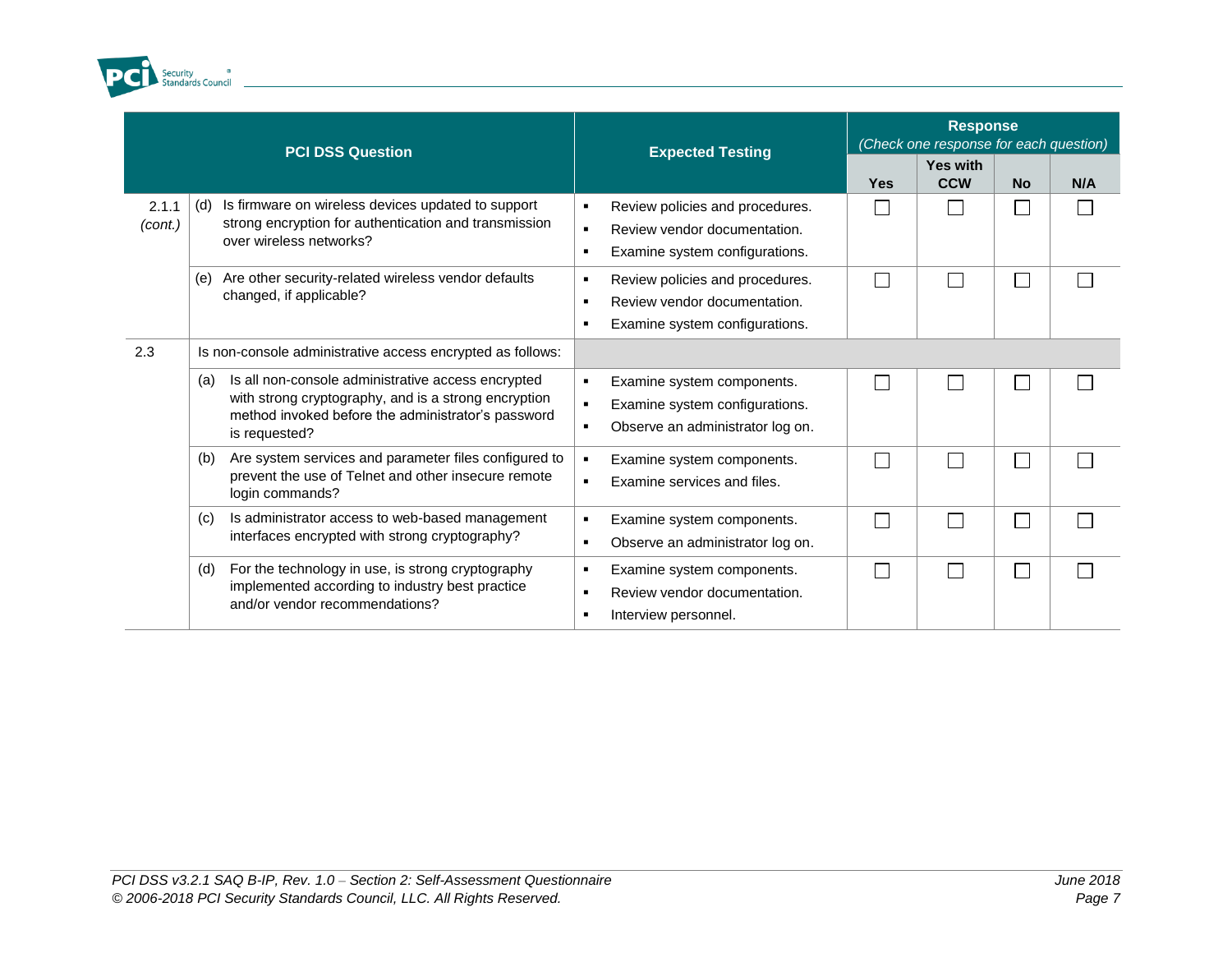

# **Protect Cardholder Data**

### *Requirement 3: Protect stored cardholder data*

<span id="page-13-1"></span><span id="page-13-0"></span>

| <b>PCI DSS Question</b> |                                                                                                                                                                                         |                                                                                                                                                                                | <b>Response</b><br>(Check one response for each question) |                               |                |     |  |
|-------------------------|-----------------------------------------------------------------------------------------------------------------------------------------------------------------------------------------|--------------------------------------------------------------------------------------------------------------------------------------------------------------------------------|-----------------------------------------------------------|-------------------------------|----------------|-----|--|
|                         |                                                                                                                                                                                         | <b>Expected Testing</b>                                                                                                                                                        | <b>Yes</b>                                                | <b>Yes with</b><br><b>CCW</b> | <b>No</b>      | N/A |  |
| 3.2                     | (c) Is sensitive authentication data deleted or rendered<br>unrecoverable upon completion of the authorization<br>process?                                                              | Review policies and procedures.<br>$\blacksquare$<br>Examine system configurations.<br>$\blacksquare$<br>Examine deletion processes.<br>$\blacksquare$                         | $\Box$                                                    | $\Box$                        | $\Box$         |     |  |
|                         | (d) Do all systems adhere to the following requirements<br>regarding non-storage of sensitive authentication<br>data after authorization (even if encrypted):                           |                                                                                                                                                                                |                                                           |                               |                |     |  |
| 3.2.1                   | The full contents of any track (from the magnetic stripe<br>located on the back of a card, equivalent data contained<br>on a chip, or elsewhere) are not stored after<br>authorization? | Examine data sources including:<br>$\blacksquare$<br>- Incoming transaction data<br>- All logs                                                                                 | $\Box$                                                    | $\mathbb{R}^n$                | $\mathbb{R}^n$ |     |  |
|                         | This data is alternatively called full track, track, track 1,<br>track 2, and magnetic-stripe data.                                                                                     | - History files<br>- Trace files                                                                                                                                               |                                                           |                               |                |     |  |
|                         | Note: In the normal course of business, the following<br>data elements from the magnetic stripe may need to be<br>retained:                                                             | - Database schema<br>- Database contents                                                                                                                                       |                                                           |                               |                |     |  |
|                         | The cardholder's name,<br>Primary account number (PAN),<br>Expiration date, and<br>Service code                                                                                         |                                                                                                                                                                                |                                                           |                               |                |     |  |
|                         | To minimize risk, store only these data elements as<br>needed for business.                                                                                                             |                                                                                                                                                                                |                                                           |                               |                |     |  |
| 3.2.2                   | The card verification code or value (three-digit or four-<br>digit number printed on the front or back of a payment<br>card) is not stored after authorization?                         | Examine data sources including:<br>$\blacksquare$<br>- Incoming transaction data<br>- All logs<br>- History files<br>- Trace files<br>- Database schema<br>- Database contents | $\overline{\phantom{a}}$                                  | $\Box$                        | $\Box$         |     |  |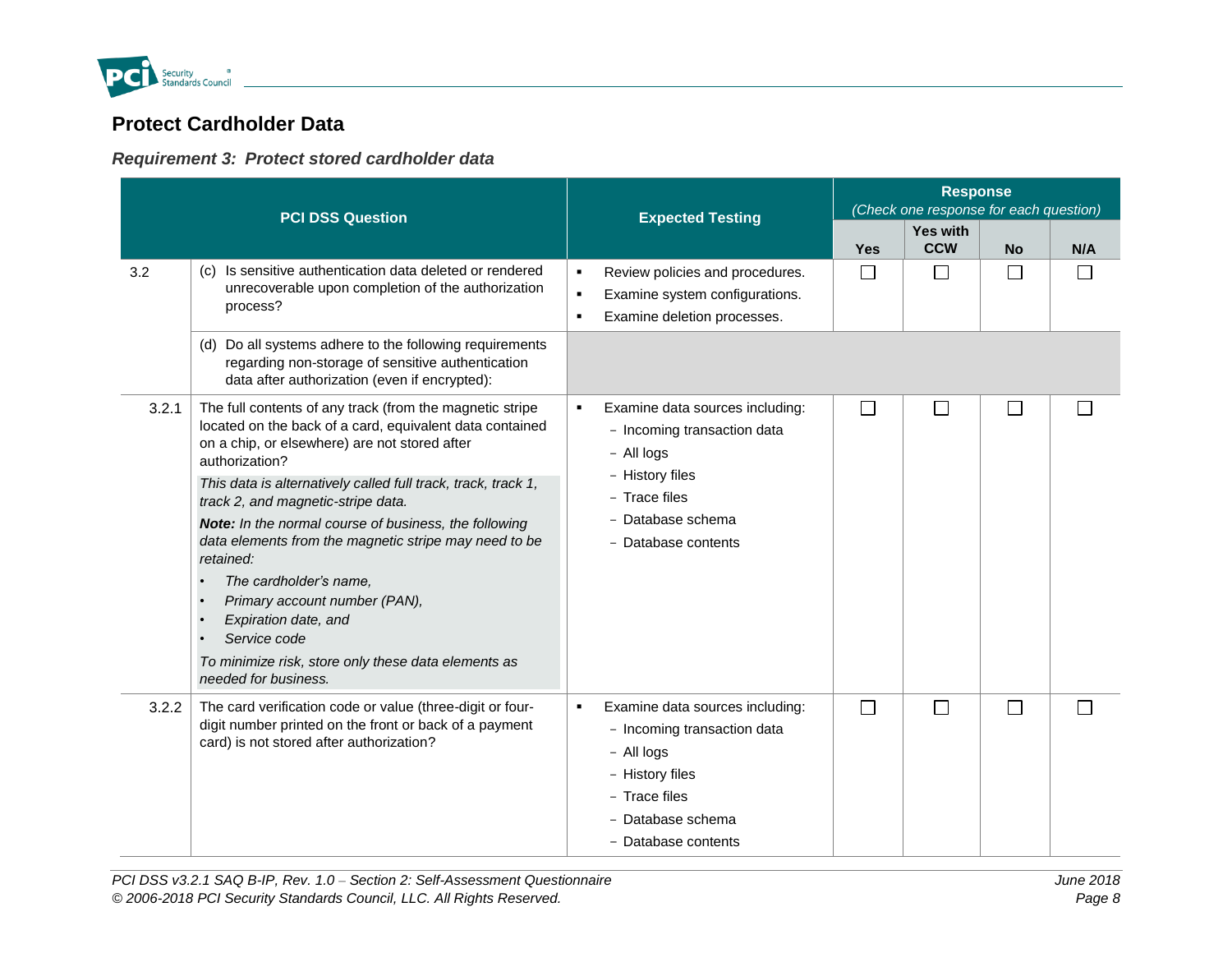

|       | <b>PCI DSS Question</b>                                                                                                                                                                                                                                                                                                                                                                                                                                               | <b>Expected Testing</b>                                                                                                                                                                             | <b>Response</b><br>(Check one response for each question) |                        |           |     |  |
|-------|-----------------------------------------------------------------------------------------------------------------------------------------------------------------------------------------------------------------------------------------------------------------------------------------------------------------------------------------------------------------------------------------------------------------------------------------------------------------------|-----------------------------------------------------------------------------------------------------------------------------------------------------------------------------------------------------|-----------------------------------------------------------|------------------------|-----------|-----|--|
|       |                                                                                                                                                                                                                                                                                                                                                                                                                                                                       |                                                                                                                                                                                                     | <b>Yes</b>                                                | Yes with<br><b>CCW</b> | <b>No</b> | N/A |  |
| 3.2.3 | The personal identification number (PIN) or the encrypted<br>PIN block is not stored after authorization?                                                                                                                                                                                                                                                                                                                                                             | Examine data sources including:<br>٠<br>- Incoming transaction data<br>- All logs<br>- History files<br>- Trace files<br>- Database schema<br>- Database contents                                   | $\Box$                                                    |                        |           |     |  |
| 3.3   | Is the PAN masked when displayed (the first six and last<br>four digits are the maximum number of digits to be<br>displayed) such that only personnel with a legitimate<br>business need can see more than the first six/last four<br>digits of the PAN?<br>Note: This requirement does not supersede stricter<br>requirements in place for displays of cardholder data-for<br>example, legal or payment card brand requirements for<br>point-of-sale (POS) receipts. | Review policies and procedures.<br>٠<br>Review roles that need access to<br>$\blacksquare$<br>displays of full PAN.<br>Examine system configurations.<br>$\blacksquare$<br>Observe displays of PAN. | $\Box$                                                    |                        |           |     |  |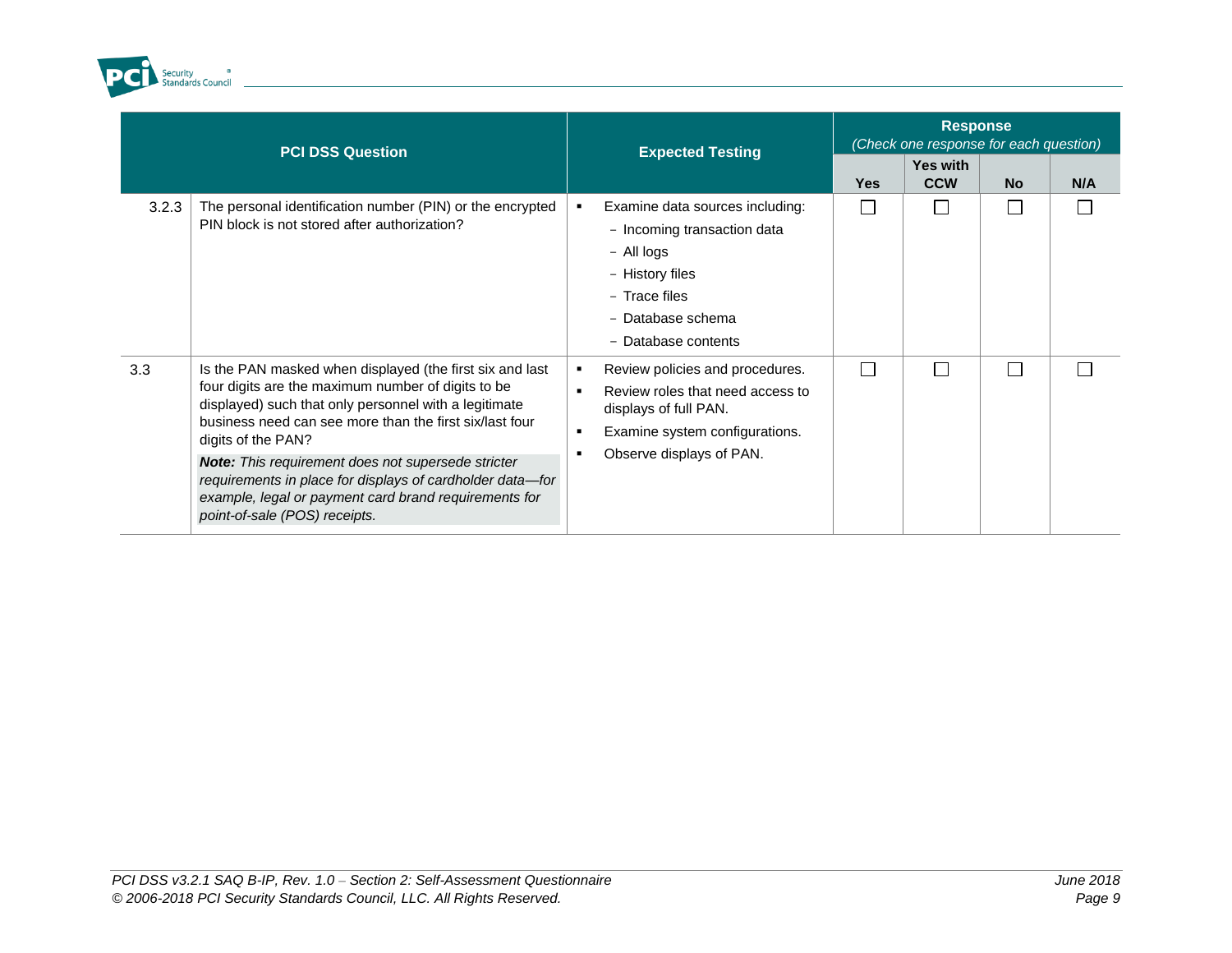

### *Requirement 4: Encrypt transmission of cardholder data across open, public networks*

<span id="page-15-0"></span>

|       | <b>PCI DSS Question</b>                                                                                                                                                                                                                                                                                                                                                                                                                                                              |                                                    | <b>Expected Testing</b>                                                                                                                                               | <b>Response</b><br>(Check one response for each question) |                               |           |     |  |
|-------|--------------------------------------------------------------------------------------------------------------------------------------------------------------------------------------------------------------------------------------------------------------------------------------------------------------------------------------------------------------------------------------------------------------------------------------------------------------------------------------|----------------------------------------------------|-----------------------------------------------------------------------------------------------------------------------------------------------------------------------|-----------------------------------------------------------|-------------------------------|-----------|-----|--|
|       |                                                                                                                                                                                                                                                                                                                                                                                                                                                                                      |                                                    |                                                                                                                                                                       | <b>Yes</b>                                                | <b>Yes with</b><br><b>CCW</b> | <b>No</b> | N/A |  |
| 4.1   | (a) Are strong cryptography and security protocols used to<br>safeguard sensitive cardholder data during transmission<br>over open, public networks?<br>Note: Examples of open, public networks include but are not<br>limited to the Internet; wireless technologies, including<br>802.11 and Bluetooth; cellular technologies, for example,<br>Global System for Mobile communications (GSM), Code<br>division multiple access (CDMA); and General Packet Radio<br>Service (GPRS). | $\blacksquare$<br>$\blacksquare$<br>$\blacksquare$ | Review documented standards.<br>Review policies and<br>procedures.<br>Review all locations where CHD<br>is transmitted or received.<br>Examine system configurations. | $\Box$                                                    | $\mathsf{L}$                  | ∐         |     |  |
|       | (b) Are only trusted keys and/or certificates accepted?                                                                                                                                                                                                                                                                                                                                                                                                                              | $\blacksquare$<br>$\blacksquare$                   | Observe inbound and outbound<br>transmissions.<br>Examine keys and certificates.                                                                                      | $\Box$                                                    |                               | $\Box$    |     |  |
|       | Are security protocols implemented to use only secure<br>(C)<br>configurations, and to not support insecure versions or<br>configurations?                                                                                                                                                                                                                                                                                                                                           |                                                    | Examine system configurations.                                                                                                                                        | $\Box$                                                    |                               | $\Box$    |     |  |
|       | (d) Is the proper encryption strength implemented for the<br>encryption methodology in use (check vendor<br>recommendations/best practices)?                                                                                                                                                                                                                                                                                                                                         | $\blacksquare$<br>л                                | Review vendor documentation.<br>Examine system configurations.                                                                                                        | $\Box$                                                    | $\Box$                        | $\Box$    |     |  |
|       | (e) For TLS implementations, is TLS enabled whenever<br>cardholder data is transmitted or received?<br>For example, for browser-based implementations:                                                                                                                                                                                                                                                                                                                               |                                                    | Examine system configurations.                                                                                                                                        | $\Box$                                                    | П                             | $\Box$    |     |  |
|       | "HTTPS" appears as the browser Universal Record<br>Locator (URL) protocol, and<br>Cardholder data is only requested if "HTTPS" appears as<br>part of the URL.                                                                                                                                                                                                                                                                                                                        |                                                    |                                                                                                                                                                       |                                                           |                               |           |     |  |
| 4.1.1 | Are industry best practices used to implement strong<br>encryption for authentication and transmission for wireless<br>networks transmitting cardholder data or connected to the<br>cardholder data environment?                                                                                                                                                                                                                                                                     | $\blacksquare$<br>$\blacksquare$                   | Review documented standards.<br>Review wireless networks.<br>Examine system configuration<br>settings.                                                                | $\Box$                                                    | $\Box$                        | $\Box$    |     |  |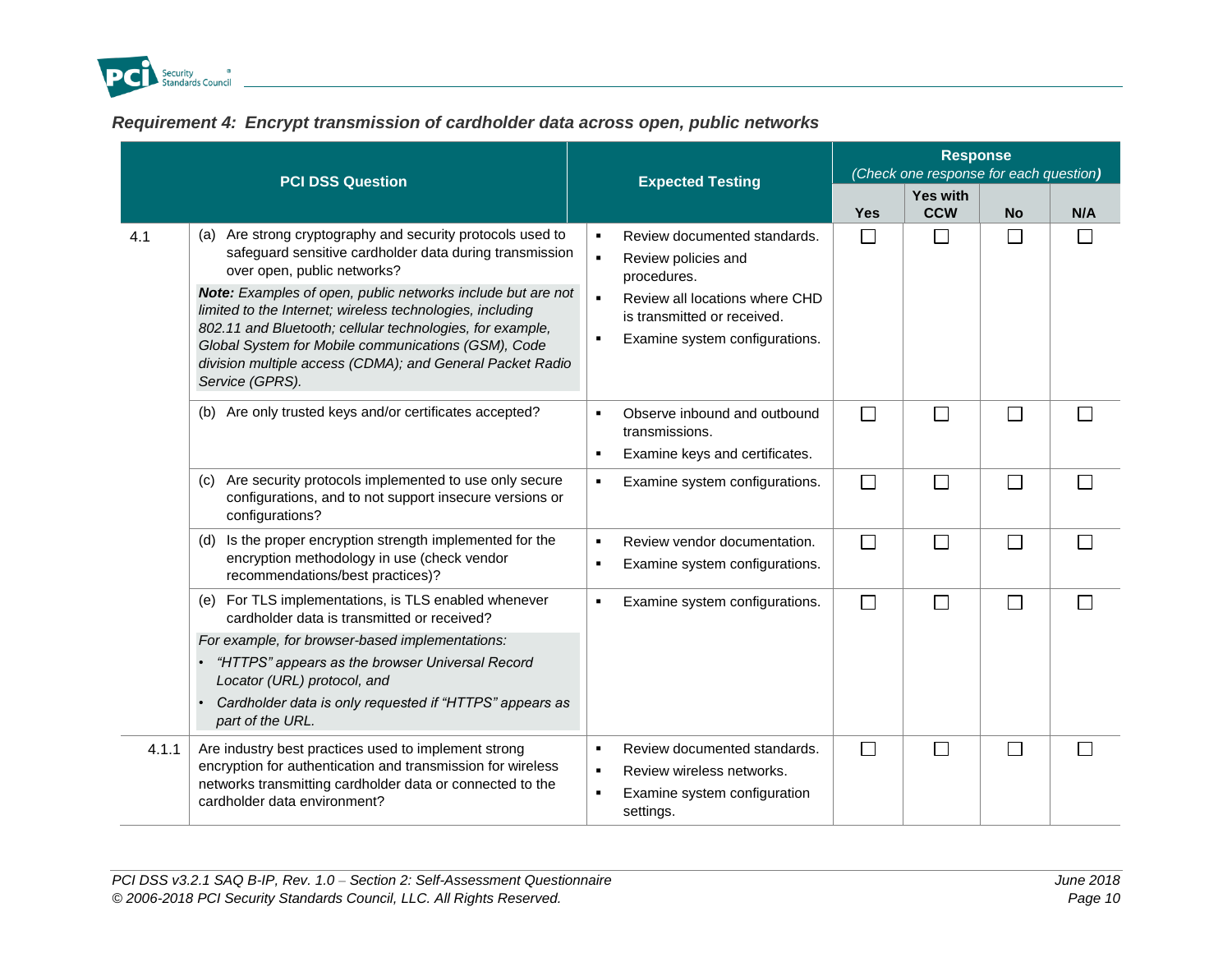

| PCI DSS Question |                                                                                                                             | <b>Expected Testing</b>            | <b>Response</b><br>(Check one response for each question) |                               |           |     |  |
|------------------|-----------------------------------------------------------------------------------------------------------------------------|------------------------------------|-----------------------------------------------------------|-------------------------------|-----------|-----|--|
|                  |                                                                                                                             |                                    | <b>Yes</b>                                                | <b>Yes with</b><br><b>CCW</b> | <b>No</b> | N/A |  |
| 4.2              | Are policies in place that state that unprotected PANs<br>(b)<br>are not to be sent via end-user messaging<br>technologies? | Review policies and<br>procedures. |                                                           |                               |           |     |  |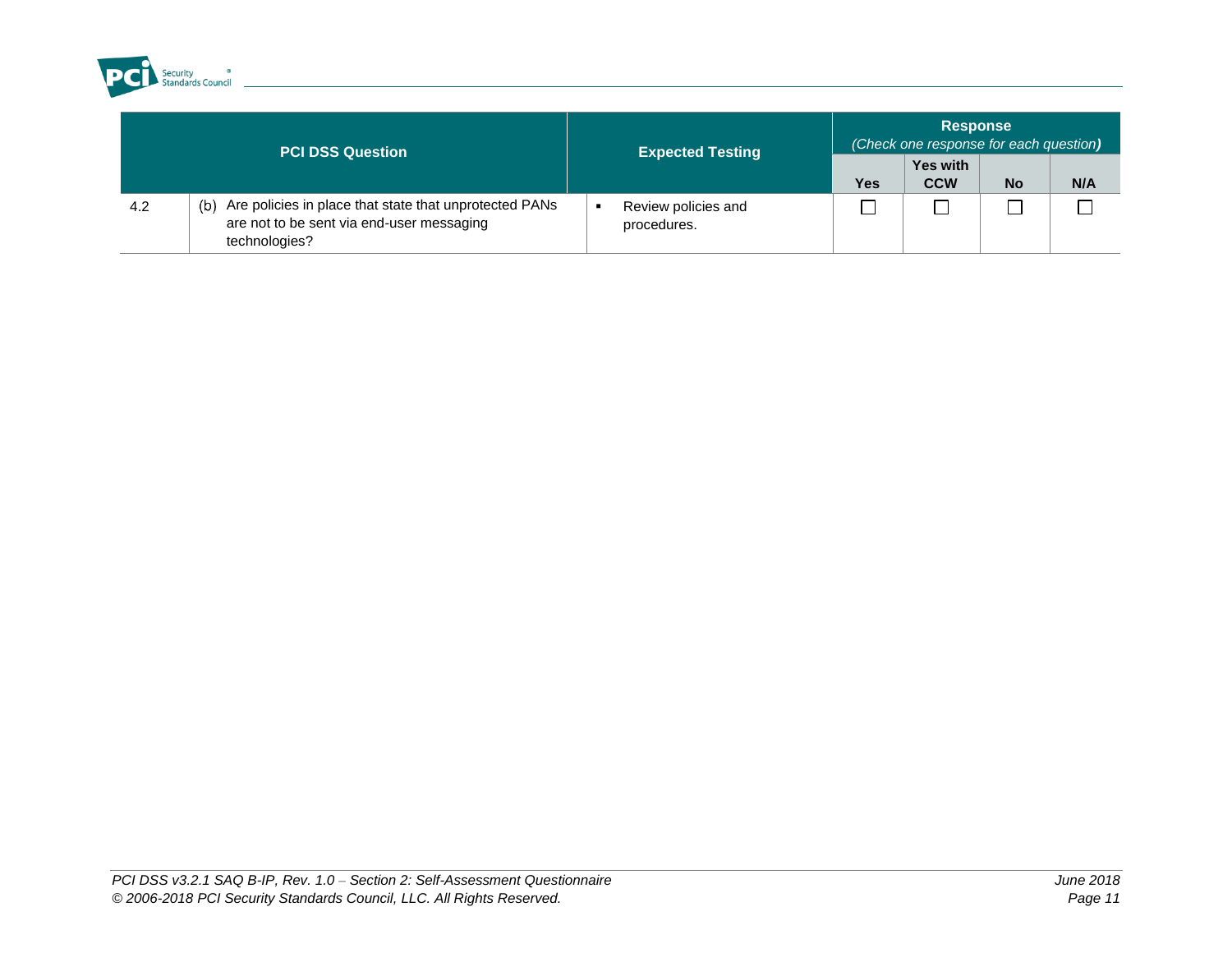

# **Maintain a Vulnerability Management Program**

*Requirement 6: Develop and maintain secure systems and applications*

<span id="page-17-1"></span><span id="page-17-0"></span>

|     | <b>PCI DSS Question</b>                                                                                                                                                                                                                                                                                                                                                                                                                                                                                                                                                                                                                                                                                                                                                                                                                                                                                                                                                                                                                                                                                                                                                                                                                                                     | <b>Expected Testing</b>                                                                                                | <b>Response</b><br>(Check one response for each question) |                          |           |     |  |
|-----|-----------------------------------------------------------------------------------------------------------------------------------------------------------------------------------------------------------------------------------------------------------------------------------------------------------------------------------------------------------------------------------------------------------------------------------------------------------------------------------------------------------------------------------------------------------------------------------------------------------------------------------------------------------------------------------------------------------------------------------------------------------------------------------------------------------------------------------------------------------------------------------------------------------------------------------------------------------------------------------------------------------------------------------------------------------------------------------------------------------------------------------------------------------------------------------------------------------------------------------------------------------------------------|------------------------------------------------------------------------------------------------------------------------|-----------------------------------------------------------|--------------------------|-----------|-----|--|
|     |                                                                                                                                                                                                                                                                                                                                                                                                                                                                                                                                                                                                                                                                                                                                                                                                                                                                                                                                                                                                                                                                                                                                                                                                                                                                             |                                                                                                                        | <b>Yes</b>                                                | Yes with<br><b>CCW</b>   | <b>No</b> | N/A |  |
| 6.1 | Is there a process to identify security vulnerabilities,<br>including the following:<br>Using reputable outside sources for vulnerability<br>information?<br>Assigning a risk ranking to vulnerabilities that<br>includes identification of all "high" risk and "critical"<br>vulnerabilities?<br>Note: Risk rankings should be based on industry best<br>practices as well as consideration of potential impact. For<br>example, criteria for ranking vulnerabilities may include<br>consideration of the CVSS base score and/or the<br>classification by the vendor, and/or type of systems<br>affected.<br>Methods for evaluating vulnerabilities and assigning risk<br>ratings will vary based on an organization's environment<br>and risk assessment strategy. Risk rankings should, at a<br>minimum, identify all vulnerabilities considered to be a<br>"high risk" to the environment. In addition to the risk<br>ranking, vulnerabilities may be considered "critical" if they<br>pose an imminent threat to the environment, impact<br>critical systems, and/or would result in a potential<br>compromise if not addressed. Examples of critical<br>systems may include security systems, public-facing<br>devices and systems, databases, and other systems that | Review policies and procedures.<br>٠<br>Interview personnel.<br>$\blacksquare$<br>Observe processes.<br>$\blacksquare$ | $\mathbf{L}$                                              | $\overline{\phantom{0}}$ | $\Box$    |     |  |
|     | store, process or transmit cardholder data.                                                                                                                                                                                                                                                                                                                                                                                                                                                                                                                                                                                                                                                                                                                                                                                                                                                                                                                                                                                                                                                                                                                                                                                                                                 |                                                                                                                        |                                                           |                          |           |     |  |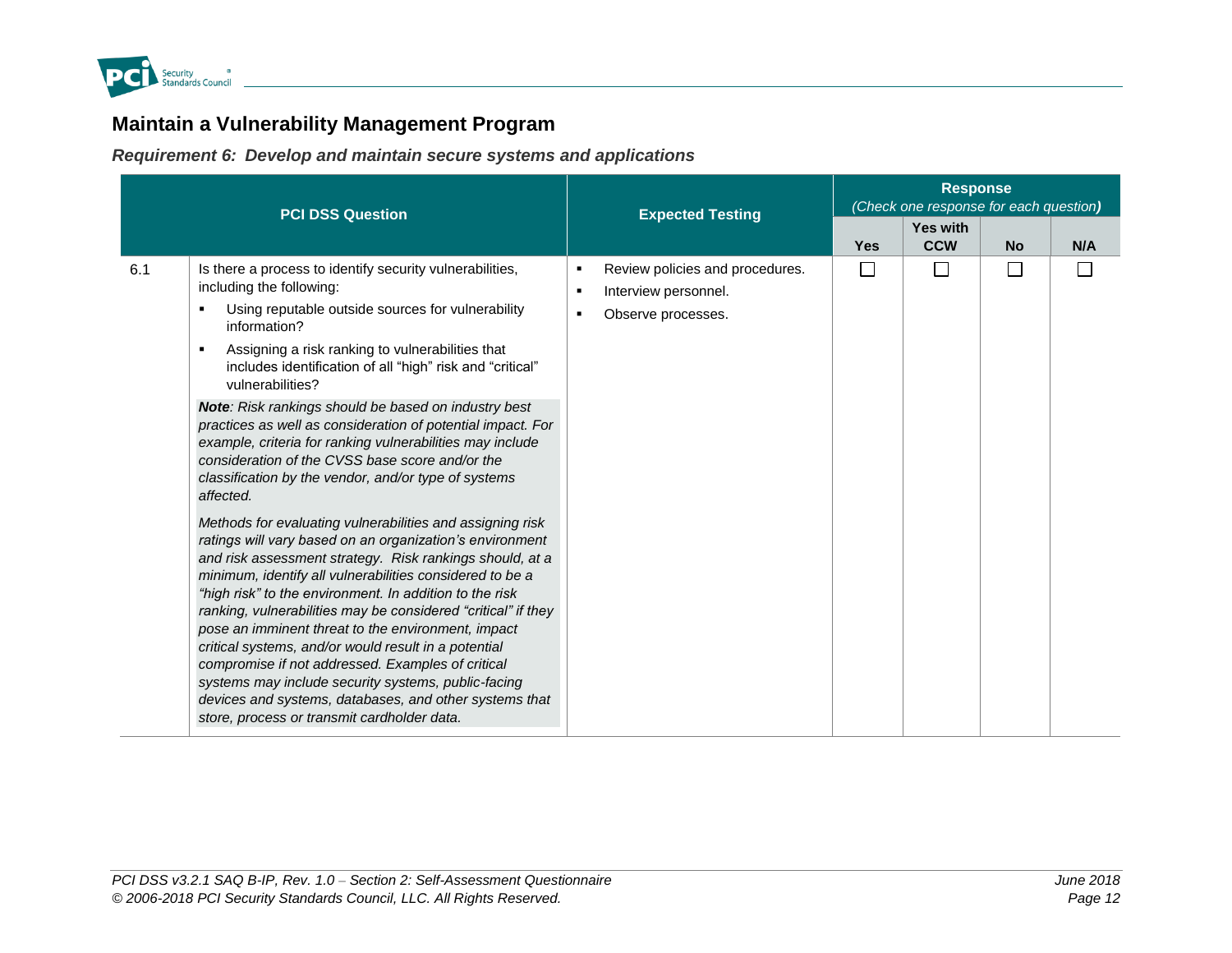

| <b>PCI DSS Question</b> |                                                                                                                                                                                                                | <b>Expected Testing</b>                                                                                                                         | <b>Response</b><br>(Check one response for each question) |                               |           |     |  |
|-------------------------|----------------------------------------------------------------------------------------------------------------------------------------------------------------------------------------------------------------|-------------------------------------------------------------------------------------------------------------------------------------------------|-----------------------------------------------------------|-------------------------------|-----------|-----|--|
|                         |                                                                                                                                                                                                                |                                                                                                                                                 | Yes                                                       | <b>Yes with</b><br><b>CCW</b> | <b>No</b> | N/A |  |
| 6.2                     | Are all system components and software protected<br>(a)<br>from known vulnerabilities by installing applicable<br>vendor-supplied security patches?                                                            | Review policies and procedures.<br>٠                                                                                                            |                                                           |                               |           |     |  |
|                         | Are critical security patches installed within one<br>(b)<br>month of release?<br>Note: Critical security patches should be identified<br>according to the risk ranking process defined in<br>Requirement 6.1. | Review policies and procedures.<br>Examine system components.<br>Compare list of security patches<br>installed to recent vendor patch<br>lists. |                                                           |                               |           |     |  |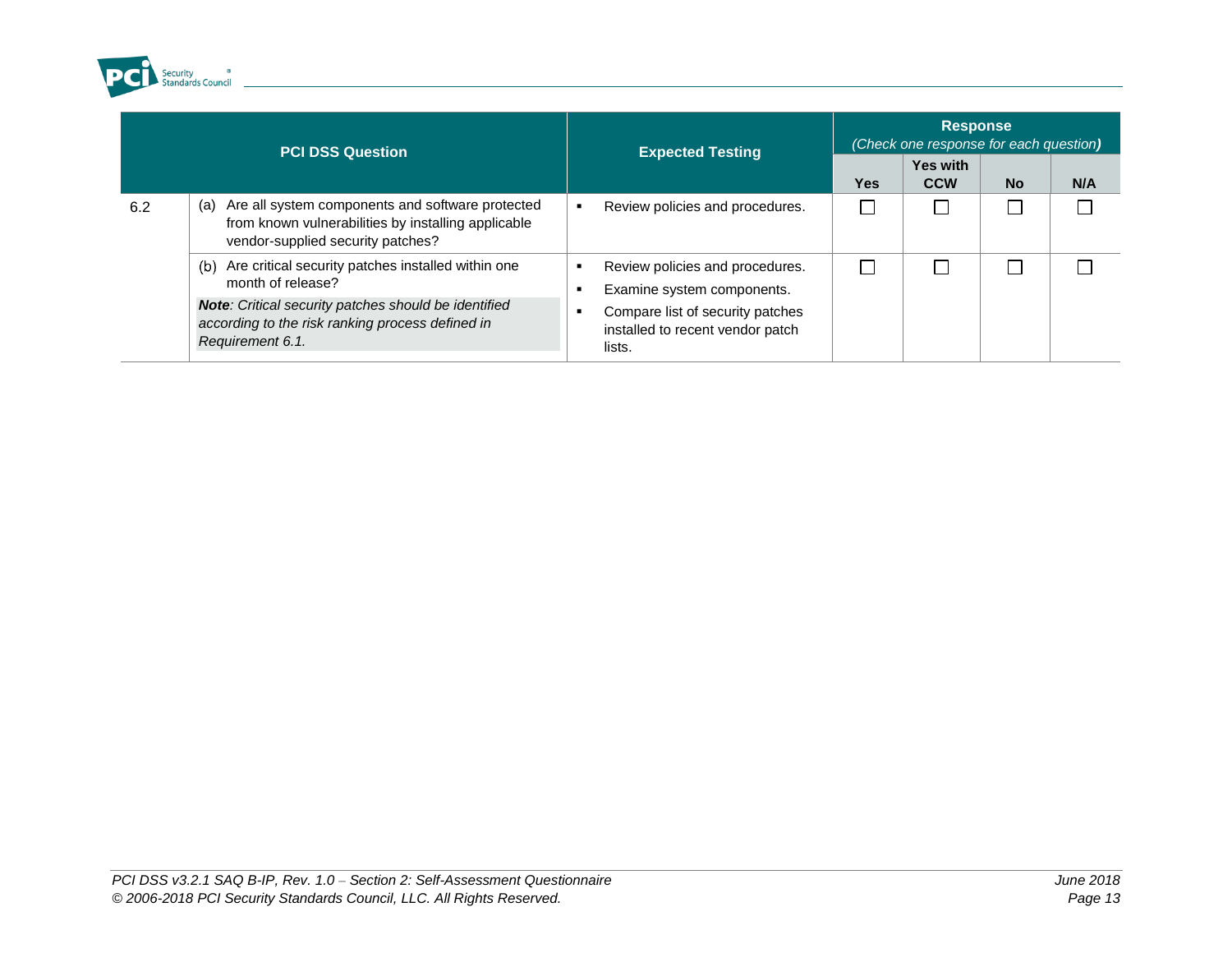

# **Implement Strong Access Control Measures**

*Requirement 7: Restrict access to cardholder data by business need to know*

<span id="page-19-1"></span><span id="page-19-0"></span>

| <b>PCI DSS Question</b> |                                                                                                                                                                                                             | <b>Expected Testing</b>                                                                                                  | <b>Response</b><br>(Check one response for each question) |                               |           |     |  |
|-------------------------|-------------------------------------------------------------------------------------------------------------------------------------------------------------------------------------------------------------|--------------------------------------------------------------------------------------------------------------------------|-----------------------------------------------------------|-------------------------------|-----------|-----|--|
|                         |                                                                                                                                                                                                             |                                                                                                                          | <b>Yes</b>                                                | <b>Yes with</b><br><b>CCW</b> | <b>No</b> | N/A |  |
| 7.1                     | Is access to system components and cardholder data<br>limited to only those individuals whose jobs require such<br>access, as follows:                                                                      |                                                                                                                          |                                                           |                               |           |     |  |
| 7.1.2                   | Is access to privileged user IDs restricted as follows:<br>To least privileges necessary to perform job<br>responsibilities?<br>Assigned only to roles that specifically require that<br>privileged access? | Examine written access control<br>policy<br>Interview personnel.<br>Interview management.<br>Review privileged user IDs. |                                                           |                               |           |     |  |
| 7.1.3                   | Is access assigned based on individual personnel's job<br>classification and function?                                                                                                                      | Examine written access control<br>$\blacksquare$<br>policy<br>Interview management.<br>Review user IDs.                  |                                                           |                               |           |     |  |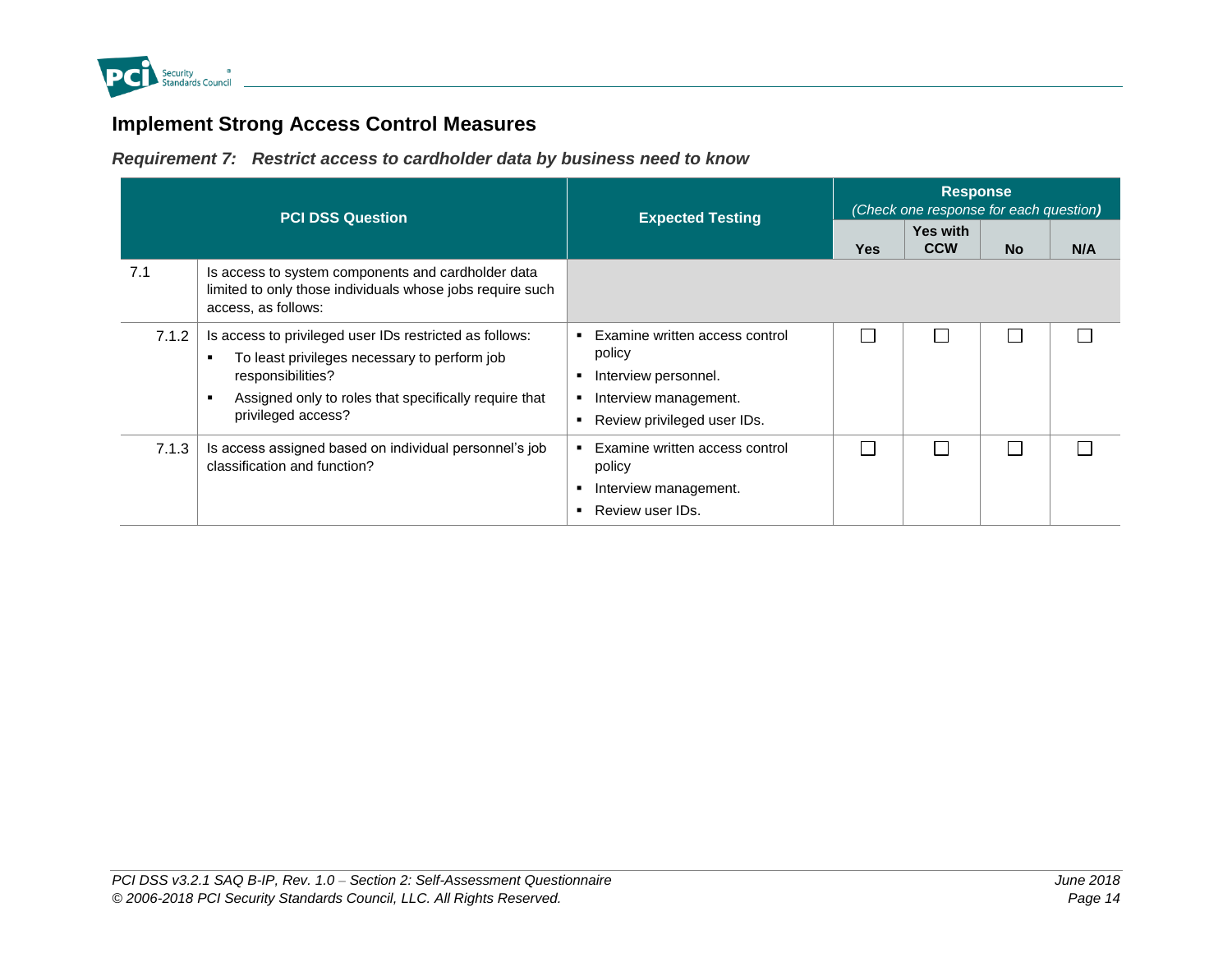

### *Requirement 8: Identify and authenticate access to system components*

<span id="page-20-0"></span>

|       | <b>PCI DSS Question</b>                                                                                                                                                                                                                                                                                                                                                                 | <b>Expected Testing</b>                                                                                                         | <b>Response</b><br>(Check one response for each question) |                               |           |              |  |
|-------|-----------------------------------------------------------------------------------------------------------------------------------------------------------------------------------------------------------------------------------------------------------------------------------------------------------------------------------------------------------------------------------------|---------------------------------------------------------------------------------------------------------------------------------|-----------------------------------------------------------|-------------------------------|-----------|--------------|--|
|       |                                                                                                                                                                                                                                                                                                                                                                                         |                                                                                                                                 | <b>Yes</b>                                                | <b>Yes with</b><br><b>CCW</b> | <b>No</b> | N/A          |  |
| 8.1.5 | Are accounts used by third parties to access,<br>(a)<br>support, or maintain system components via remote<br>access enabled only during the time period needed<br>and disabled when not in use?                                                                                                                                                                                         | Review password procedures.<br>$\blacksquare$<br>$\blacksquare$<br>Interview personnel.<br>$\blacksquare$<br>Observe processes. | $\Box$                                                    | $\mathsf{L}$                  | $\perp$   | $\mathsf{L}$ |  |
|       | Are third-party remote access accounts monitored<br>(b)<br>when in use?                                                                                                                                                                                                                                                                                                                 | Interview personnel.<br>$\blacksquare$<br>Observe processes.<br>$\blacksquare$                                                  | $\Box$                                                    | $\Box$                        | $\Box$    | $\Box$       |  |
| 8.3   | Is all individual non-console administrative access and<br>all remote access to the CDE secured using multi-factor<br>authentication, as follows:                                                                                                                                                                                                                                       |                                                                                                                                 |                                                           |                               |           |              |  |
|       | Note: Multi-factor authentication requires that a<br>minimum of two of the three authentication methods<br>(see PCI DSS Requirement 8.2 for descriptions of<br>authentication methods) be used for authentication.<br>Using one factor twice (for example, using two separate<br>passwords) is not considered multi-factor authentication.                                              |                                                                                                                                 |                                                           |                               |           |              |  |
| 8.3.1 | Is multi-factor authentication incorporated for all non-<br>console access into the CDE for personnel with<br>administrative access?                                                                                                                                                                                                                                                    | Examine system configurations.<br>$\blacksquare$<br>Observe administrator logging into<br>٠<br>CDE.                             | $\Box$                                                    | П                             | $\Box$    | $\Box$       |  |
| 8.3.2 | Is multi-factor authentication incorporated for all remote<br>network access (both user and administrator, and<br>including third-party access for support or maintenance)<br>originating from outside the entity's network?                                                                                                                                                            | Examine system configurations.<br>٠<br>Observe personnel connecting<br>$\blacksquare$<br>remotely.                              | $\Box$                                                    | $\Box$                        | $\Box$    | $\Box$       |  |
| 8.5   | Are group, shared, or generic accounts, passwords, or<br>other authentication methods prohibited as follows:<br>Generic user IDs and accounts are disabled or<br>٠.<br>removed;<br>Shared user IDs for system administration activities<br>٠<br>and other critical functions do not exist; and<br>Shared and generic user IDs are not used to<br>٠<br>administer any system components? | Review policies and procedures.<br>$\blacksquare$<br>Examine user ID lists.<br>$\blacksquare$<br>Interview personnel.<br>٠      | $\Box$                                                    | $\Box$                        | $\Box$    | $\Box$       |  |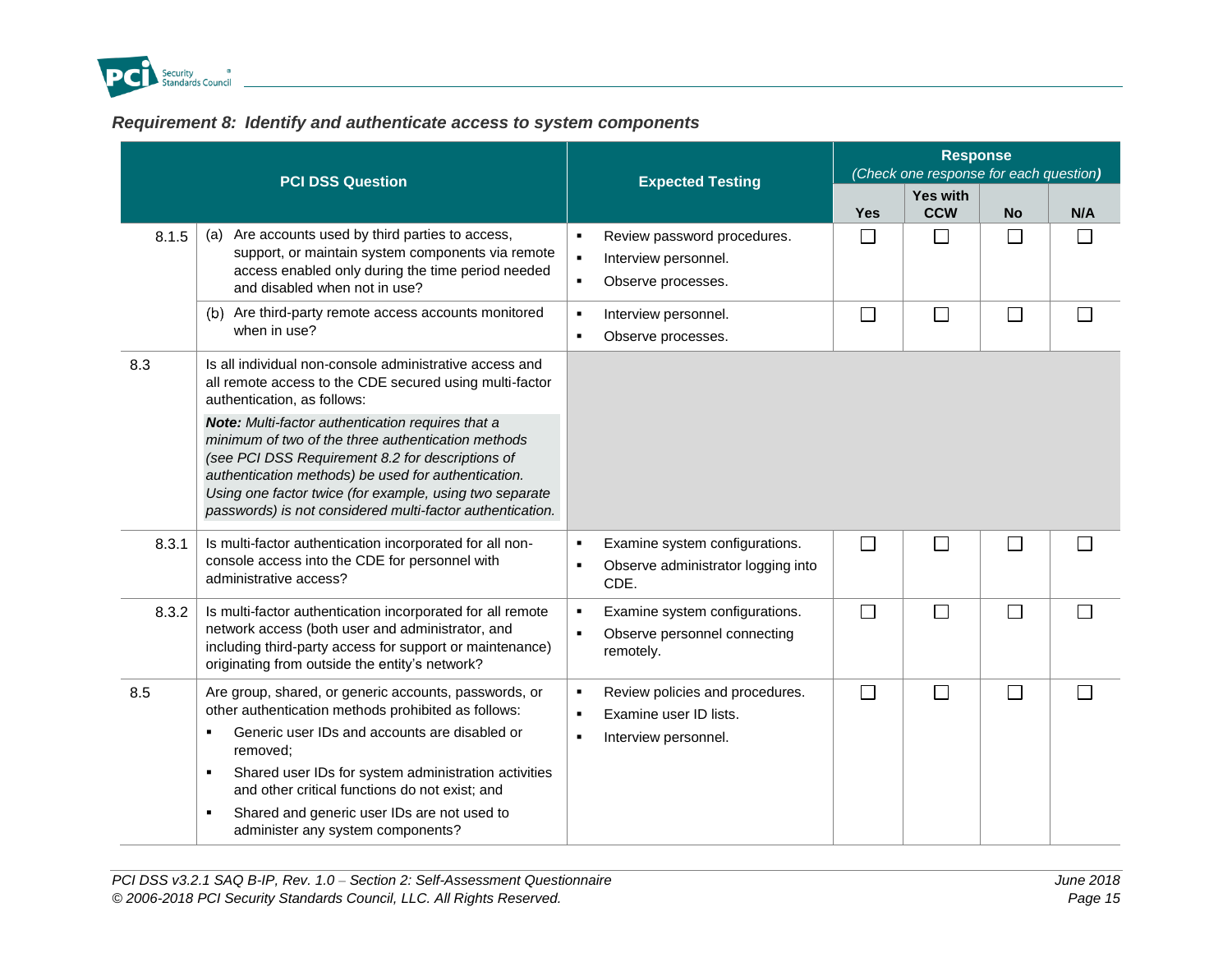

### *Requirement 9: Restrict physical access to cardholder data*

<span id="page-21-0"></span>

|       | <b>PCI DSS Question</b>                                                                                                                                                                                                                                                                                                                                                                                                              | <b>Expected Testing</b>                                                                                                | <b>Response</b><br>(Check one response for each question) |                        |              |     |  |
|-------|--------------------------------------------------------------------------------------------------------------------------------------------------------------------------------------------------------------------------------------------------------------------------------------------------------------------------------------------------------------------------------------------------------------------------------------|------------------------------------------------------------------------------------------------------------------------|-----------------------------------------------------------|------------------------|--------------|-----|--|
|       |                                                                                                                                                                                                                                                                                                                                                                                                                                      |                                                                                                                        | Yes                                                       | Yes with<br><b>CCW</b> | <b>No</b>    | N/A |  |
| 9.1.2 | Are physical and/or logical controls in place to restrict<br>access to publicly accessible network jacks?<br>For example, network jacks located in public areas and<br>areas accessible to visitors could be disabled and only<br>enabled when network access is explicitly authorized.<br>Alternatively, processes could be implemented to<br>ensure that visitors are escorted at all times in areas<br>with active network jacks. | Review policies and procedures.<br>$\blacksquare$<br>Interview personnel.<br>٠<br>Observe locations.<br>$\blacksquare$ | $\perp$                                                   | $\mathbf{I}$           | ΙI           |     |  |
| 9.5   | Are all media physically secured (including but not<br>limited to computers, removable electronic media, paper<br>receipts, paper reports, and faxes)?<br>For purposes of Requirement 9, "media" refers to all<br>paper and electronic media containing cardholder data.                                                                                                                                                             | Review policies and procedures for<br>٠<br>physically securing media.<br>Interview personnel.<br>٠                     | $\Box$                                                    |                        | L            |     |  |
| 9.6   | (a) Is strict control maintained over the internal or<br>external distribution of any kind of media?                                                                                                                                                                                                                                                                                                                                 | Review policies and procedures for<br>$\blacksquare$<br>distribution of media.                                         | $\Box$                                                    | Г                      | $\Box$       |     |  |
|       | (b) Do controls include the following:                                                                                                                                                                                                                                                                                                                                                                                               |                                                                                                                        |                                                           |                        |              |     |  |
| 9.6.1 | Is media classified so the sensitivity of the data can be<br>determined?                                                                                                                                                                                                                                                                                                                                                             | Review policies and procedures for<br>٠<br>media classification.<br>Interview security personnel.<br>$\blacksquare$    | $\Box$                                                    | $\mathbf{I}$           | $\mathbf{L}$ |     |  |
| 9.6.2 | Is media sent by secured courier or other delivery<br>method that can be accurately tracked?                                                                                                                                                                                                                                                                                                                                         | Interview personnel.<br>п<br>Examine media distribution<br>٠<br>tracking logs and documentation.                       | $\Box$                                                    |                        |              |     |  |
| 9.6.3 | Is management approval obtained prior to moving the<br>media (especially when media is distributed to<br>individuals)?                                                                                                                                                                                                                                                                                                               | Interview personnel.<br>×<br>Examine media distribution<br>$\blacksquare$<br>tracking logs and documentation.          | $\Box$                                                    |                        |              |     |  |
| 9.7   | Is strict control maintained over the storage and<br>accessibility of media?                                                                                                                                                                                                                                                                                                                                                         | Review policies and procedures.<br>٠                                                                                   | $\mathbb{R}^n$                                            |                        |              |     |  |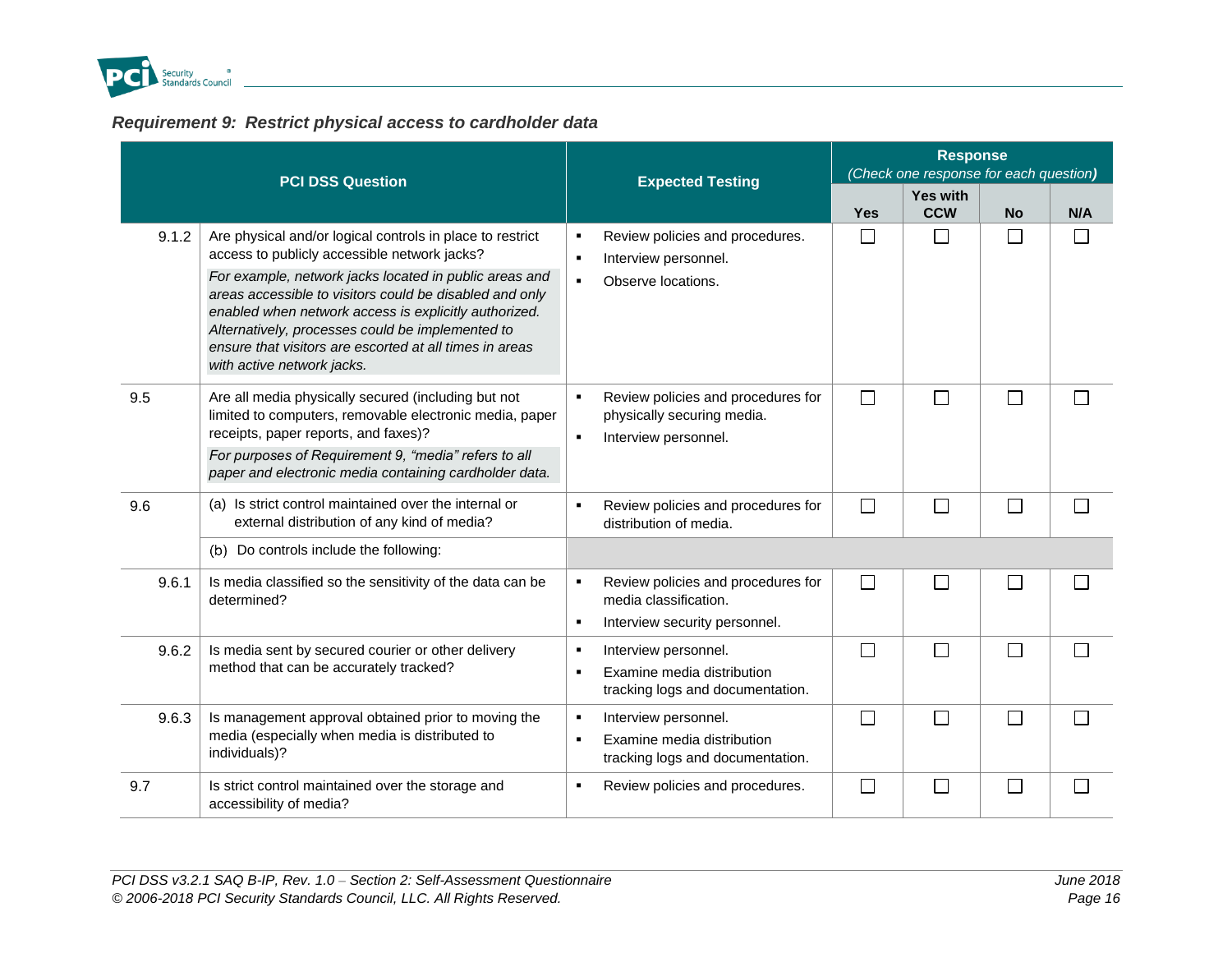

|       | <b>PCI DSS Question</b>                                                                                                                                                                                                                                                      | <b>Expected Testing</b>                                                                                                                                           | <b>Response</b><br>(Check one response for each question) |                               |           |                          |  |
|-------|------------------------------------------------------------------------------------------------------------------------------------------------------------------------------------------------------------------------------------------------------------------------------|-------------------------------------------------------------------------------------------------------------------------------------------------------------------|-----------------------------------------------------------|-------------------------------|-----------|--------------------------|--|
|       |                                                                                                                                                                                                                                                                              |                                                                                                                                                                   | <b>Yes</b>                                                | <b>Yes with</b><br><b>CCW</b> | <b>No</b> | N/A                      |  |
| 9.8   | (a) Is all media destroyed when it is no longer needed<br>for business or legal reasons?                                                                                                                                                                                     | Review periodic media destruction<br>$\blacksquare$<br>policies and procedures.                                                                                   | $\Box$                                                    | $\mathbb{R}^n$                | $\Box$    |                          |  |
|       | Is media destruction performed as follows:<br>(c)                                                                                                                                                                                                                            |                                                                                                                                                                   |                                                           |                               |           |                          |  |
| 9.8.1 | (a) Are hardcopy materials cross-cut shredded,<br>incinerated, or pulped so that cardholder data<br>cannot be reconstructed?                                                                                                                                                 | Review periodic media destruction<br>$\blacksquare$<br>policies and procedures.<br>Interview personnel.<br>$\blacksquare$<br>Observe processes.<br>$\blacksquare$ | $\Box$                                                    | $\Box$                        | $\Box$    | $\overline{\phantom{0}}$ |  |
|       | Are storage containers used for materials that<br>(b)<br>contain information to be destroyed secured to<br>prevent access to the contents?                                                                                                                                   | Examine security of storage<br>٠<br>containers.                                                                                                                   |                                                           | ┌                             |           |                          |  |
| 9.9   | Are devices that capture payment card data via direct<br>physical interaction with the card protected against<br>tampering and substitution as follows?                                                                                                                      |                                                                                                                                                                   |                                                           |                               |           |                          |  |
|       | Note: This requirement applies to card-reading devices<br>used in card-present transactions (that is, card swipe or<br>dip) at the point of sale. This requirement is not<br>intended to apply to manual key-entry components such<br>as computer keyboards and POS keypads. |                                                                                                                                                                   |                                                           |                               |           |                          |  |
|       | Do policies and procedures require that a list of<br>(a)<br>such devices be maintained?                                                                                                                                                                                      | Review policies and procedures.<br>$\blacksquare$                                                                                                                 | $\Box$                                                    | Г                             | Г         |                          |  |
|       | Do policies and procedures require that devices are<br>(b)<br>periodically inspected to look for tampering or<br>substitution?                                                                                                                                               | Review policies and procedures.<br>$\blacksquare$                                                                                                                 | $\Box$                                                    | $\Box$                        | П         |                          |  |
|       | Do policies and procedures require that personnel<br>(c)<br>are trained to be aware of suspicious behavior and<br>to report tampering or substitution of devices?                                                                                                            | Review policies and procedures.<br>$\blacksquare$                                                                                                                 | $\Box$                                                    | П                             | $\Box$    |                          |  |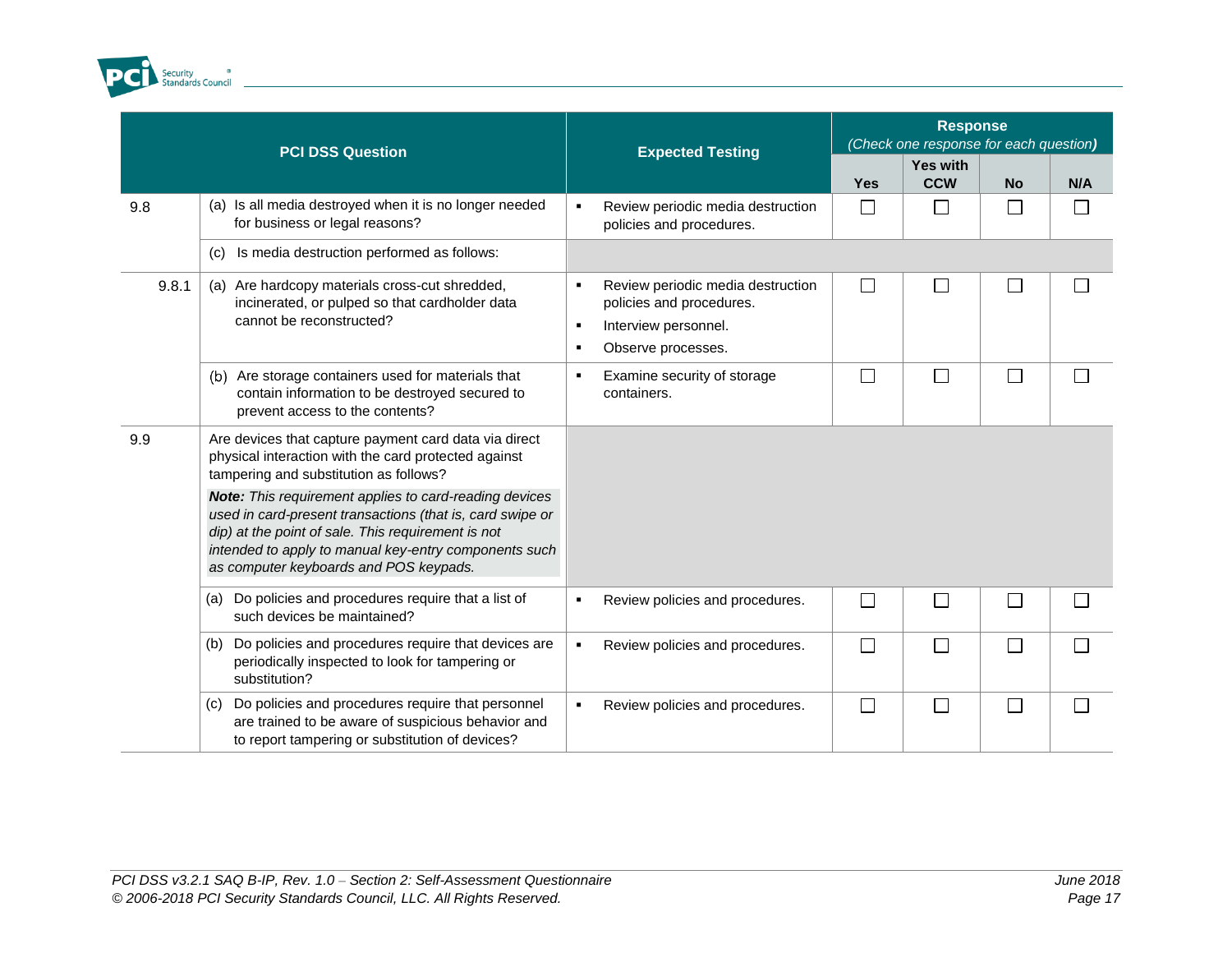

|       | <b>PCI DSS Question</b>                                                                                                                                                                                                                                                                                          | <b>Expected Testing</b>                                                                                                       | <b>Response</b><br>(Check one response for each question) |                               |              |     |  |
|-------|------------------------------------------------------------------------------------------------------------------------------------------------------------------------------------------------------------------------------------------------------------------------------------------------------------------|-------------------------------------------------------------------------------------------------------------------------------|-----------------------------------------------------------|-------------------------------|--------------|-----|--|
|       |                                                                                                                                                                                                                                                                                                                  |                                                                                                                               | <b>Yes</b>                                                | <b>Yes with</b><br><b>CCW</b> | <b>No</b>    | N/A |  |
| 9.9.1 | Does the list of devices include the following?<br>(a)<br>Make, model of device<br>Location of device (for example, the address of<br>the site or facility where the device is located)<br>Device serial number or other method of unique<br>identification                                                      | Examine the list of devices.<br>٠                                                                                             | $\Box$                                                    | $\Box$                        |              |     |  |
|       | Is the list accurate and up to date?<br>(b)                                                                                                                                                                                                                                                                      | Observe devices and device<br>$\blacksquare$<br>locations and compare to list.                                                | $\Box$                                                    | П                             | $\mathbf{L}$ |     |  |
|       | Is the list of devices updated when devices are<br>(c)<br>added, relocated, decommissioned, etc.?                                                                                                                                                                                                                | Interview personnel.<br>٠                                                                                                     | $\Box$                                                    | $\Box$                        |              |     |  |
| 9.9.2 | Are device surfaces periodically inspected to detect<br>(a)<br>tampering (for example, addition of card skimmers<br>to devices), or substitution (for example, by<br>checking the serial number or other device<br>characteristics to verify it has not been swapped<br>with a fraudulent device) as follows?    | Interview personnel.<br>$\blacksquare$<br>$\blacksquare$<br>Observe inspection processes and<br>compare to defined processes. | $\Box$                                                    | П                             |              |     |  |
|       | <b>Note:</b> Examples of signs that a device might have been<br>tampered with or substituted include unexpected<br>attachments or cables plugged into the device, missing<br>or changed security labels, broken or differently colored<br>casing, or changes to the serial number or other<br>external markings. |                                                                                                                               |                                                           |                               |              |     |  |
|       | Are personnel aware of procedures for inspecting<br>(b)<br>devices?                                                                                                                                                                                                                                              | Interview personnel.<br>٠                                                                                                     | $\mathbb{R}^n$                                            | $\Box$                        | $\mathbf{L}$ |     |  |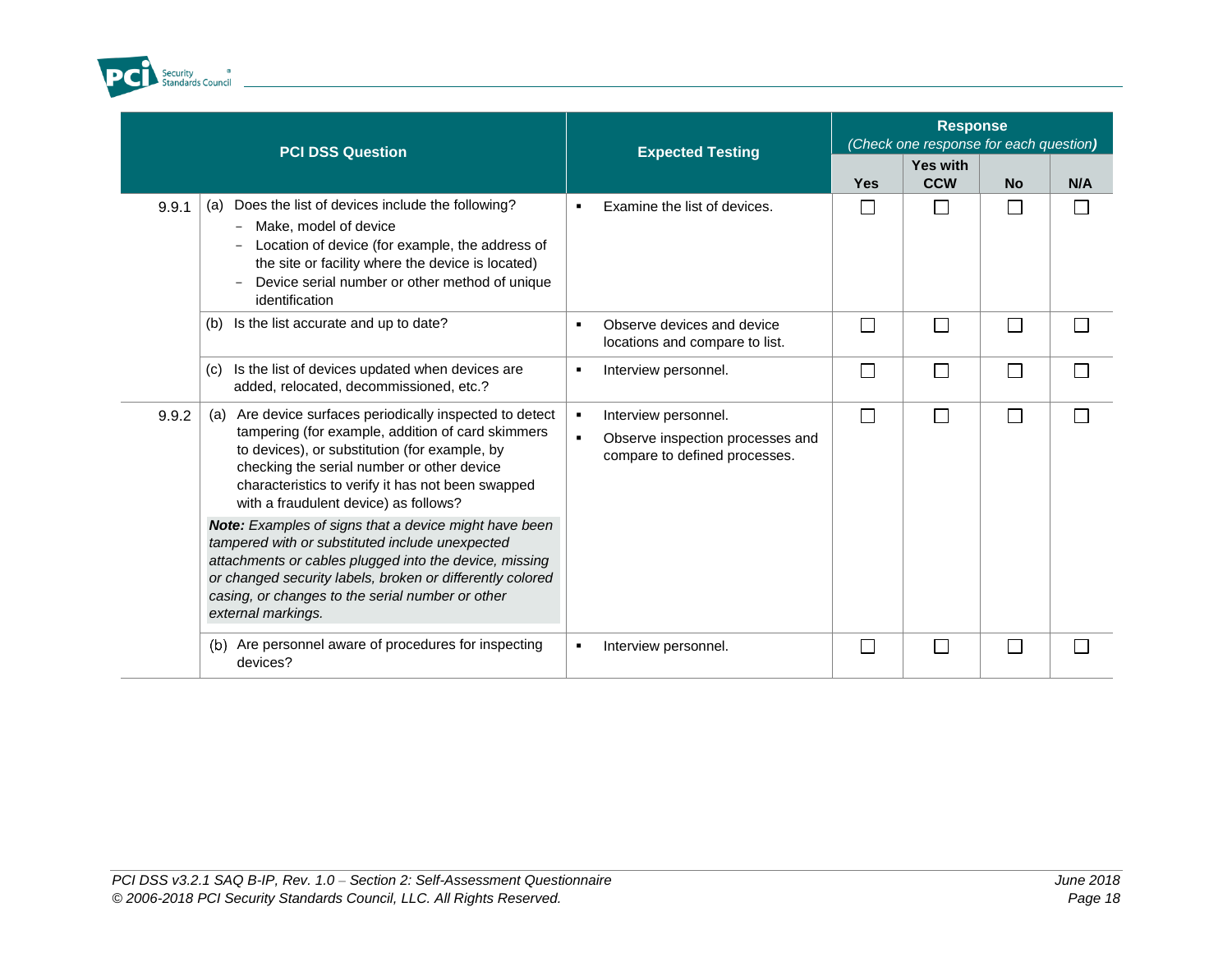

L.

|       | <b>PCI DSS Question</b>                                                                                                                                                                                                                                                                                                                                                                                                                                                                                                                            |  | <b>Expected Testing</b>                  |              | <b>Response</b><br>(Check one response for each question) |           |     |  |  |
|-------|----------------------------------------------------------------------------------------------------------------------------------------------------------------------------------------------------------------------------------------------------------------------------------------------------------------------------------------------------------------------------------------------------------------------------------------------------------------------------------------------------------------------------------------------------|--|------------------------------------------|--------------|-----------------------------------------------------------|-----------|-----|--|--|
|       |                                                                                                                                                                                                                                                                                                                                                                                                                                                                                                                                                    |  |                                          | <b>Yes</b>   | <b>Yes with</b><br><b>CCW</b>                             | <b>No</b> | N/A |  |  |
| 9.9.3 | Are personnel trained to be aware of attempted<br>tampering or replacement of devices, to include the<br>following?                                                                                                                                                                                                                                                                                                                                                                                                                                |  |                                          |              |                                                           |           |     |  |  |
|       | Do training materials for personnel at point-of-sale<br>(a)<br>locations include the following?                                                                                                                                                                                                                                                                                                                                                                                                                                                    |  | Review training materials.               | $\mathbf{I}$ |                                                           |           |     |  |  |
|       | Verify the identity of any third-party persons<br>claiming to be repair or maintenance<br>personnel, prior to granting them access to<br>modify or troubleshoot devices.<br>Do not install, replace, or return devices without<br>verification.<br>Be aware of suspicious behavior around<br>devices (for example, attempts by unknown<br>persons to unplug or open devices).<br>Report suspicious behavior and indications of<br>device tampering or substitution to appropriate<br>personnel (for example, to a manager or<br>security officer). |  |                                          |              |                                                           |           |     |  |  |
|       | Have personnel at point-of-sale locations received<br>(b)<br>training, and are they aware of procedures to detect<br>and report attempted tampering or replacement of<br>devices?                                                                                                                                                                                                                                                                                                                                                                  |  | Interview personnel at POS<br>locations. | П            | $\Box$                                                    |           |     |  |  |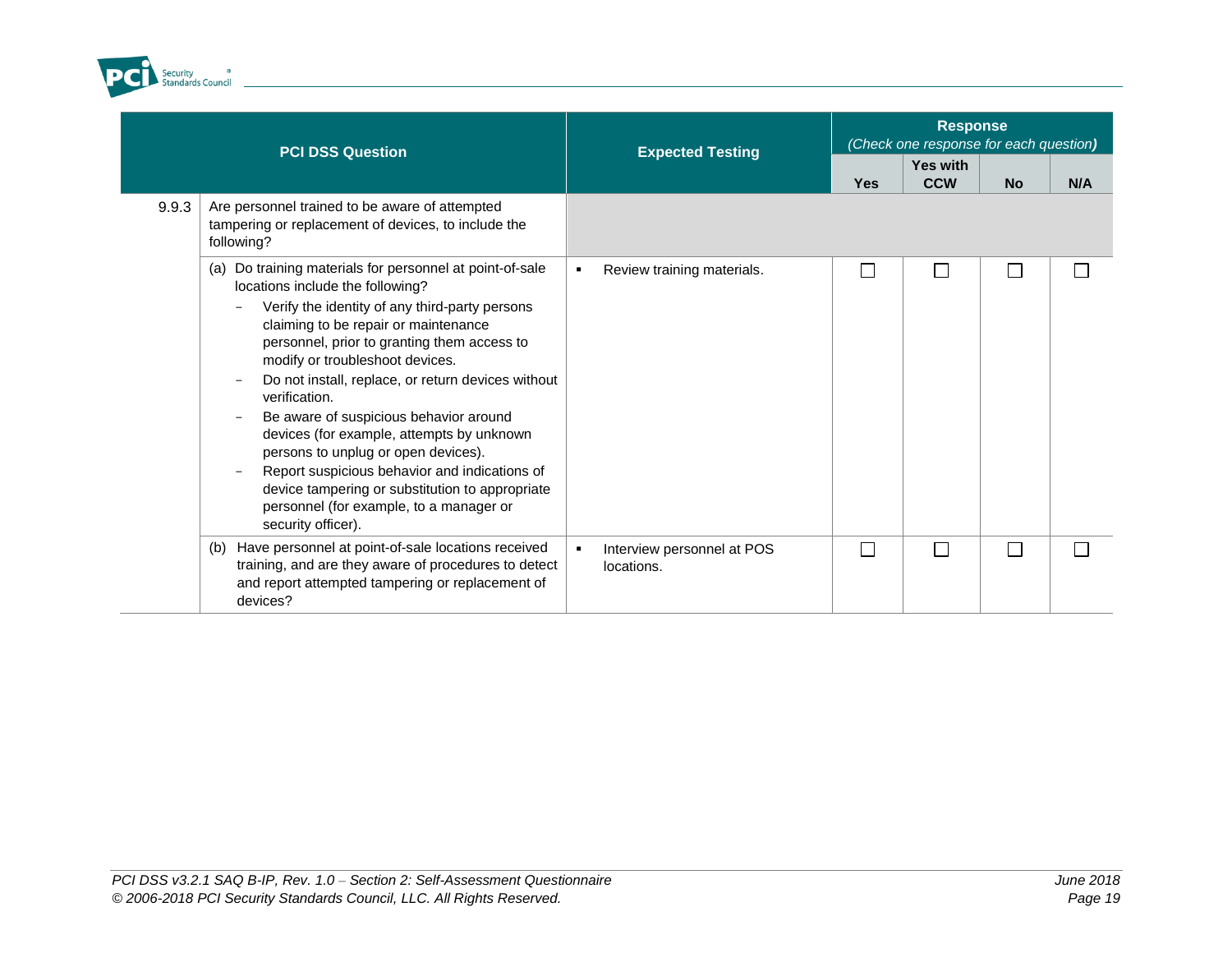

# **Regularly Monitor and Test Networks**

*Requirement 11: Regularly test security systems and processes*

<span id="page-25-1"></span><span id="page-25-0"></span>

| <b>PCI DSS Question</b> |                                                                                                                                                                                                                                                                                                                                                                                                         | <b>Expected Testing</b>                                                                       | <b>Response</b><br>(Check one response for each question) |                        |           |     |  |
|-------------------------|---------------------------------------------------------------------------------------------------------------------------------------------------------------------------------------------------------------------------------------------------------------------------------------------------------------------------------------------------------------------------------------------------------|-----------------------------------------------------------------------------------------------|-----------------------------------------------------------|------------------------|-----------|-----|--|
|                         |                                                                                                                                                                                                                                                                                                                                                                                                         |                                                                                               | <b>Yes</b>                                                | Yes with<br><b>CCW</b> | <b>No</b> | N/A |  |
| 11.2.2                  | Are quarterly external vulnerability scans<br>(a)<br>performed?<br><b>Note:</b> Quarterly external vulnerability scans must be<br>performed by an Approved Scanning Vendor (ASV),<br>approved by the Payment Card Industry Security<br>Standards Council (PCI SSC).<br>Refer to the ASV Program Guide published on the PCI<br>SSC website for scan customer responsibilities, scan<br>preparation, etc. | Review results from the four most<br>٠<br>recent quarters of external<br>vulnerability scans. |                                                           |                        |           |     |  |
|                         | Do external quarterly scan and rescan results<br>(b)<br>satisfy the ASV Program Guide requirements for a<br>passing scan (for example, no vulnerabilities rated<br>4.0 or higher by the CVSS, and no automatic<br>failures)?                                                                                                                                                                            | Review results of each external<br>٠<br>quarterly scan and rescan.                            |                                                           | Г                      |           |     |  |
|                         | Are quarterly external vulnerability scans performed<br>(C)<br>by a PCI SSC Approved Scanning Vendor (ASV?                                                                                                                                                                                                                                                                                              | $\blacksquare$<br>Review results of each external<br>quarterly scan and rescan.               |                                                           | L                      |           |     |  |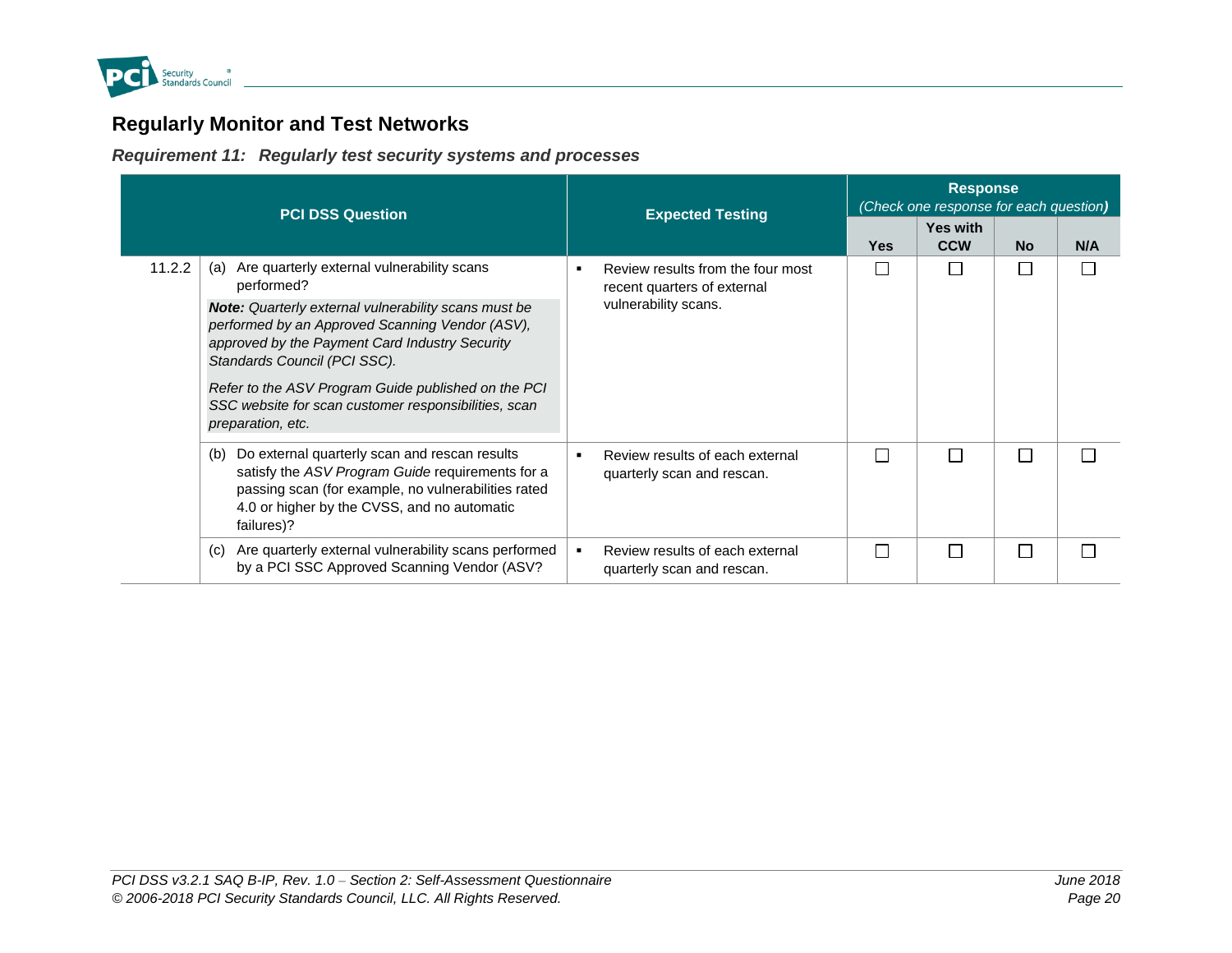

| <b>PCI DSS Question</b> |                                                                                                                                                                                                                                                                                                                                                                                   | <b>Expected Testing</b>                                                                             | <b>Response</b><br>(Check one response for each question) |                        |           |     |
|-------------------------|-----------------------------------------------------------------------------------------------------------------------------------------------------------------------------------------------------------------------------------------------------------------------------------------------------------------------------------------------------------------------------------|-----------------------------------------------------------------------------------------------------|-----------------------------------------------------------|------------------------|-----------|-----|
|                         |                                                                                                                                                                                                                                                                                                                                                                                   |                                                                                                     | <b>Yes</b>                                                | Yes with<br><b>CCW</b> | <b>No</b> | N/A |
| 11.3.4                  | If segmentation is used to isolate the CDE from other<br>networks:                                                                                                                                                                                                                                                                                                                |                                                                                                     |                                                           |                        |           |     |
|                         | Are penetration-testing procedures defined to test<br>(a)<br>all segmentation methods, to confirm they are<br>operational and effective, and isolate all out-of-<br>scope systems from systems in the CDE?                                                                                                                                                                        | Examine segmentation controls.<br>٠<br>Review penetration-testing<br>$\blacksquare$<br>methodology. | $\Box$                                                    | П                      | □         |     |
|                         | Does penetration testing to verify segmentation<br>(b)<br>controls meet the following?<br>Performed at least annually and after any<br>changes to segmentation controls/methods.<br>Covers all segmentation controls/methods in<br>use.<br>Verifies that segmentation methods are<br>operational and effective, and isolate all out-of-<br>scope systems from systems in the CDE. | Examine results from the most recent<br>л.<br>penetration test.                                     | $\Box$                                                    | $\Box$                 | П         |     |
|                         | Are tests performed by a qualified internal resource<br>(c)<br>or qualified external third party, and if applicable,<br>does organizational independence of the tester<br>exist (not required to be a QSA or ASV)?                                                                                                                                                                | Interview responsible personnel.<br>л.                                                              | $\Box$                                                    | П                      | $\Box$    |     |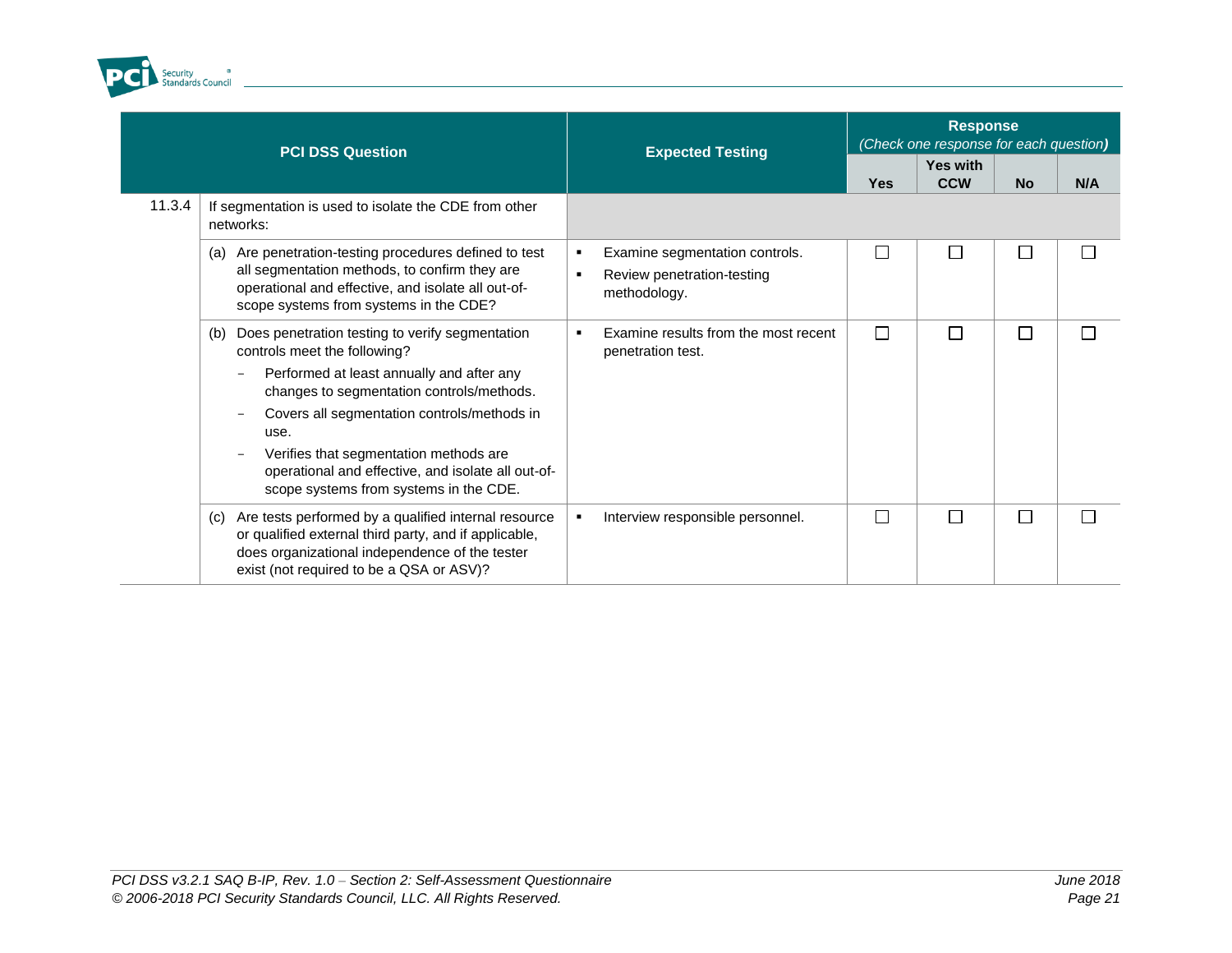

# **Maintain an Information Security Policy**

*Requirement 12: Maintain a policy that addresses information security for all personnel*

*Note: For the purposes of Requirement 12, "personnel" refers to full-time part-time employees, temporary employees and personnel, and contractors and consultants who are "resident" on the entity's site or otherwise have access to the company's site cardholder data environment.*

<span id="page-27-1"></span><span id="page-27-0"></span>

|        | <b>PCI DSS Question</b>                                                                                                                                                                                   | <b>Expected Testing</b>                                                        | <b>Response</b><br>(Check one response for each question) |                             |           |     |  |
|--------|-----------------------------------------------------------------------------------------------------------------------------------------------------------------------------------------------------------|--------------------------------------------------------------------------------|-----------------------------------------------------------|-----------------------------|-----------|-----|--|
|        |                                                                                                                                                                                                           |                                                                                | <b>Yes</b>                                                | Yes with<br><b>CCW</b>      | <b>No</b> | N/A |  |
| 12.1   | Is a security policy established, published, maintained,<br>and disseminated to all relevant personnel?                                                                                                   | Review the information security<br>policy.                                     | П                                                         | $\Box$                      |           |     |  |
| 12.1.1 | Is the security policy reviewed at least annually and<br>updated when the environment changes?                                                                                                            | Review the information security<br>policy.<br>Interview responsible personnel. | $\Box$                                                    | П                           | $\Box$    |     |  |
| 12.3   | Are usage policies for critical technologies developed to<br>define proper use of these technologies and require the<br>following:                                                                        |                                                                                |                                                           |                             |           |     |  |
|        | Note: Examples of critical technologies include, but are<br>not limited to, remote access and wireless technologies,<br>laptops, tablets, removable electronic media, e-mail<br>usage and Internet usage. |                                                                                |                                                           |                             |           |     |  |
| 12.3.1 | Explicit approval by authorized parties to use the<br>technologies?                                                                                                                                       | Review usage policies.<br>$\blacksquare$<br>Interview responsible personnel.   | П                                                         | $\mathcal{L}_{\mathcal{A}}$ | H         |     |  |
| 12.3.3 | A list of all such devices and personnel with access?                                                                                                                                                     | Review usage policies.<br>Interview responsible personnel.<br>п.               | П                                                         | П                           | $\Box$    |     |  |
| 12.3.5 | Acceptable uses of the technologies?                                                                                                                                                                      | Review usage policies.<br>Interview responsible personnel.<br>$\blacksquare$   | $\Box$                                                    | П                           | $\Box$    |     |  |
| 12.3.9 | Activation of remote-access technologies for vendors<br>and business partners only when needed by vendors<br>and business partners, with immediate deactivation after<br>use?                             | Review usage policies.<br>Interview responsible personnel.                     | $\Box$                                                    | $\Box$                      | $\Box$    |     |  |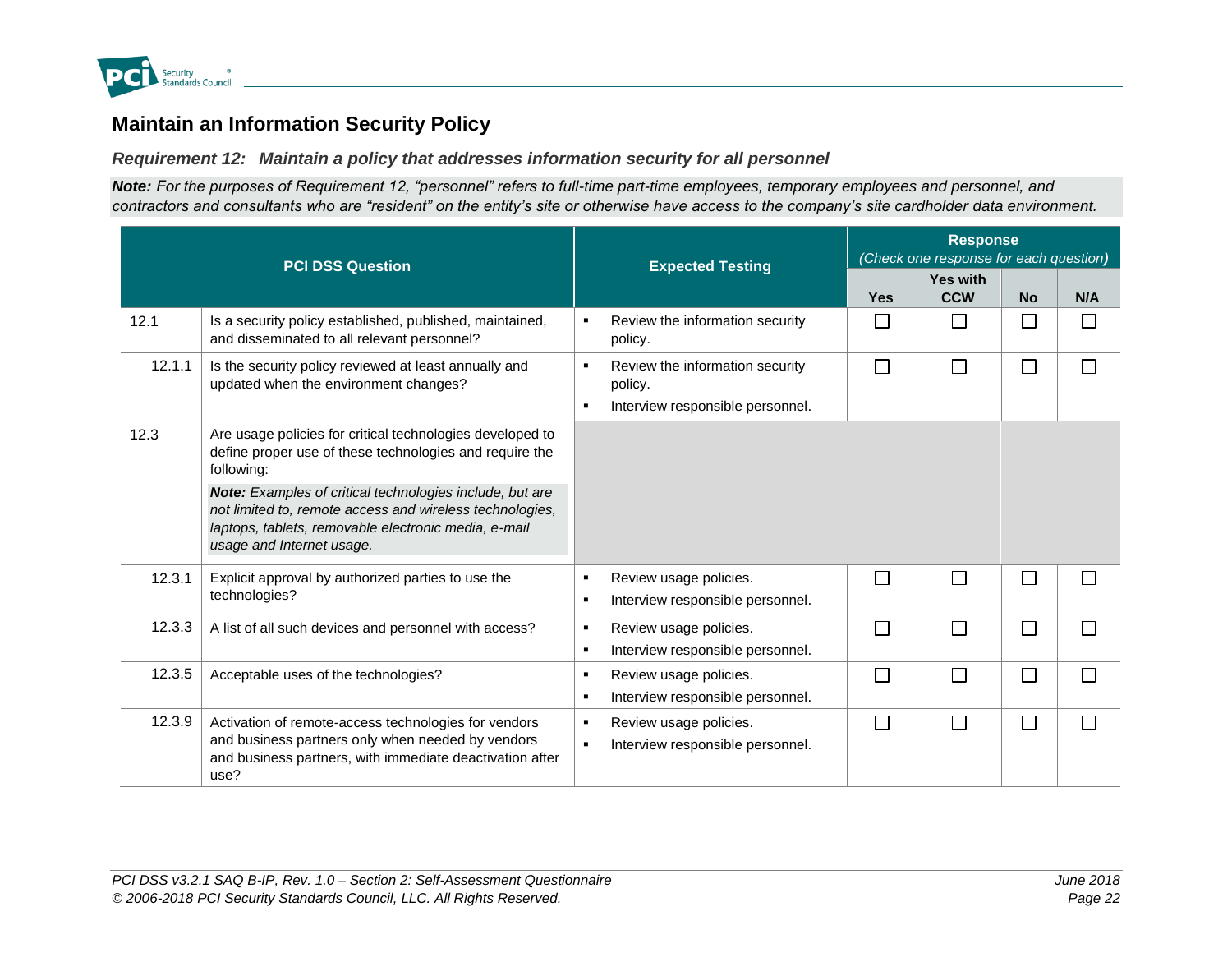

|        | <b>PCI DSS Question</b>                                                                                                                                                                                                                                                                                                                                                                                                                                                                                                                                                                   |                                                    | <b>Expected Testing</b>                                                                                  | <b>Response</b><br>(Check one response for each question) |                               |              |        |
|--------|-------------------------------------------------------------------------------------------------------------------------------------------------------------------------------------------------------------------------------------------------------------------------------------------------------------------------------------------------------------------------------------------------------------------------------------------------------------------------------------------------------------------------------------------------------------------------------------------|----------------------------------------------------|----------------------------------------------------------------------------------------------------------|-----------------------------------------------------------|-------------------------------|--------------|--------|
|        |                                                                                                                                                                                                                                                                                                                                                                                                                                                                                                                                                                                           |                                                    |                                                                                                          | <b>Yes</b>                                                | <b>Yes with</b><br><b>CCW</b> | <b>No</b>    | N/A    |
| 12.4   | Do security policy and procedures clearly define<br>information security responsibilities for all personnel?                                                                                                                                                                                                                                                                                                                                                                                                                                                                              | $\blacksquare$                                     | Review information security policy<br>and procedures.<br>Interview a sample of responsible<br>personnel. | $\Box$                                                    | $\Box$                        | $\Box$       |        |
| 12.5   | (b) Are the following information security management<br>responsibilities formally assigned to an individual or<br>team:                                                                                                                                                                                                                                                                                                                                                                                                                                                                  |                                                    |                                                                                                          |                                                           |                               |              |        |
| 12.5.3 | Establishing, documenting, and distributing security<br>incident response and escalation procedures to ensure<br>timely and effective handling of all situations?                                                                                                                                                                                                                                                                                                                                                                                                                         | $\blacksquare$                                     | Review information security policy<br>and procedures.                                                    | $\Box$                                                    | $\Box$                        | $\mathbf{L}$ |        |
| 12.6   | (a) Is a formal security awareness program in place to<br>make all personnel aware of the cardholder data<br>security policy and procedures?                                                                                                                                                                                                                                                                                                                                                                                                                                              | $\blacksquare$                                     | Review security awareness<br>program.                                                                    | $\Box$                                                    | $\Box$                        | $\Box$       | $\Box$ |
| 12.8   | Are policies and procedures maintained and<br>implemented to manage service providers with whom<br>cardholder data is shared, or that could affect the<br>security of cardholder data, as follows:                                                                                                                                                                                                                                                                                                                                                                                        |                                                    |                                                                                                          |                                                           |                               |              |        |
| 12.8.1 | Is a list of service providers maintained, including a<br>description of the service(s) provided?                                                                                                                                                                                                                                                                                                                                                                                                                                                                                         | $\blacksquare$<br>$\blacksquare$<br>$\blacksquare$ | Review policies and procedures.<br>Observe processes.<br>Review list of service providers.               | $\Box$                                                    | $\Box$                        | $\mathbf{L}$ |        |
| 12.8.2 | Is a written agreement maintained that includes an<br>acknowledgement that the service providers are<br>responsible for the security of cardholder data the<br>service providers possess or otherwise store, process, or<br>transmit on behalf of the customer, or to the extent that<br>they could impact the security of the customer's<br>cardholder data environment?<br>Note: The exact wording of an acknowledgement will<br>depend on the agreement between the two parties, the<br>details of the service being provided, and the<br>responsibilities assigned to each party. The | $\blacksquare$<br>$\blacksquare$                   | Observe written agreements.<br>Review policies and procedures.                                           | $\Box$                                                    | $\Box$                        | □            |        |
|        | acknowledgement does not have to include the exact<br>wording provided in this requirement.                                                                                                                                                                                                                                                                                                                                                                                                                                                                                               |                                                    |                                                                                                          |                                                           |                               |              |        |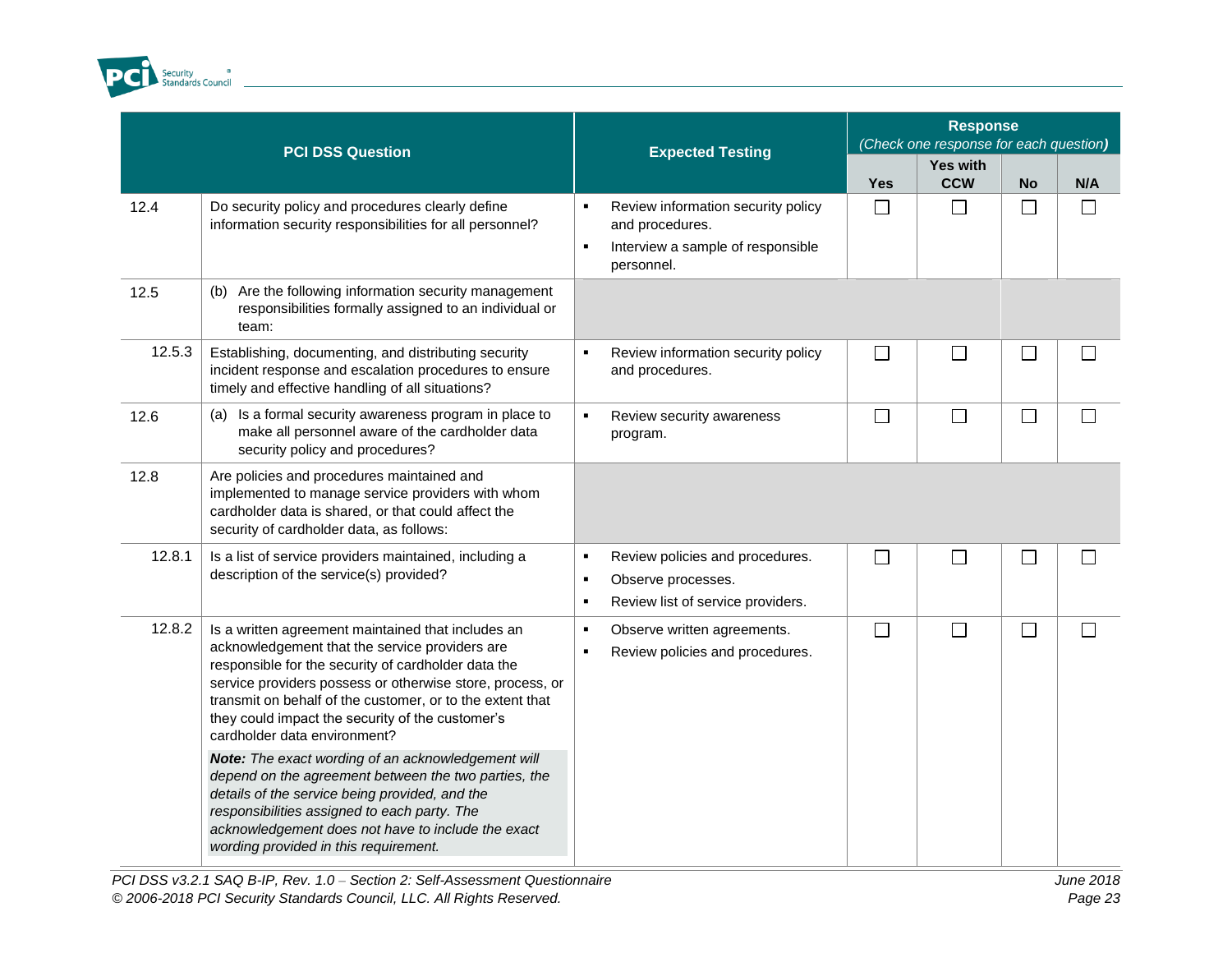

| <b>PCI DSS Question</b> |                                                                                                                                             | <b>Expected Testing</b>                                                               | <b>Response</b><br>(Check one response for each question) |                               |           |     |  |
|-------------------------|---------------------------------------------------------------------------------------------------------------------------------------------|---------------------------------------------------------------------------------------|-----------------------------------------------------------|-------------------------------|-----------|-----|--|
|                         |                                                                                                                                             |                                                                                       | <b>Yes</b>                                                | <b>Yes with</b><br><b>CCW</b> | <b>No</b> | N/A |  |
| 12.8.3                  | Is there an established process for engaging service<br>providers, including proper due diligence prior to<br>engagement?                   | Observe processes.<br>Review policies and procedures and<br>supporting documentation. |                                                           |                               |           |     |  |
| 12.8.4                  | Is a program maintained to monitor service providers'<br>PCI DSS compliance status at least annually?                                       | Observe processes.<br>Review policies and procedures and<br>supporting documentation. |                                                           |                               |           |     |  |
| 12.8.5                  | Is information maintained about which PCI DSS<br>requirements are managed by each service provider,<br>and which are managed by the entity? | Observe processes.<br>Review policies and procedures and<br>supporting documentation. |                                                           |                               |           |     |  |
| 12.10.1                 | Has an incident response plan been created to be<br>(a)<br>implemented in the event of system breach?                                       | Review the incident response plan.<br>Review incident response plan<br>procedures.    |                                                           |                               |           |     |  |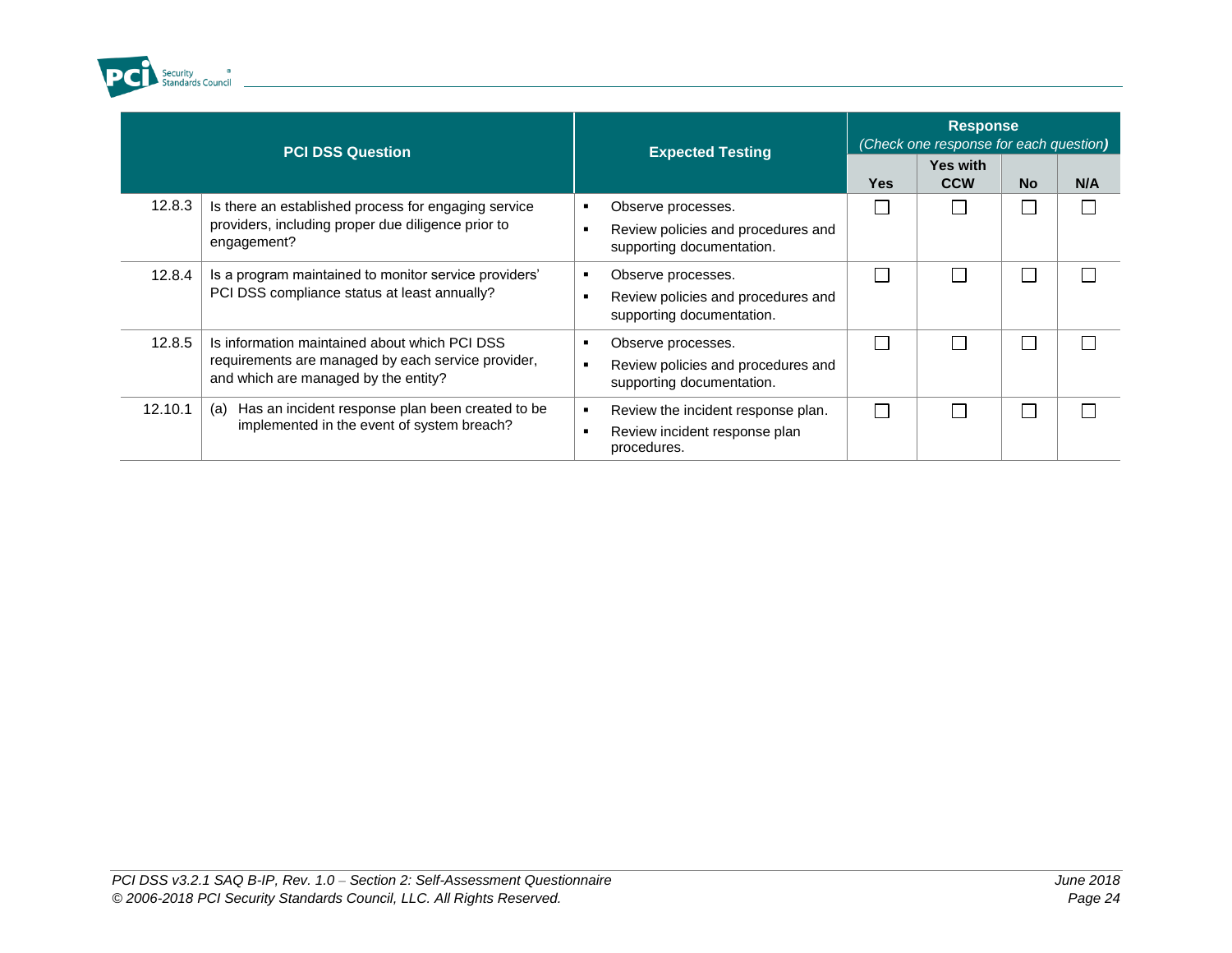

### **Appendix A: Additional PCI DSS Requirements**

### *Appendix A1: Additional PCI DSS Requirements for Shared Hosting Providers*

This appendix is not used for merchant assessments.

### *Appendix A2: Additional PCI DSS Requirements for Entities using SSL/Early TLS for Card-Present POS POI Terminal Connections*

<span id="page-30-1"></span><span id="page-30-0"></span>

| <b>PCI DSS Question</b> |                                                                                                                                                                                                                                                                                                                                |  | <b>Expected Testing</b>                                                                                                             | <b>Response</b><br>(Check one response for each question) |                               |           |     |  |
|-------------------------|--------------------------------------------------------------------------------------------------------------------------------------------------------------------------------------------------------------------------------------------------------------------------------------------------------------------------------|--|-------------------------------------------------------------------------------------------------------------------------------------|-----------------------------------------------------------|-------------------------------|-----------|-----|--|
|                         |                                                                                                                                                                                                                                                                                                                                |  |                                                                                                                                     | Yes                                                       | <b>Yes with</b><br><b>CCW</b> | <b>No</b> | N/A |  |
| A2.1                    | For POS POI terminals (at the merchant or payment-<br>acceptance location) using SSL and/or early TLS: Are the<br>devices confirmed to not be susceptible to any known exploits<br>for SSL/early TLS?                                                                                                                          |  | Review documentation (for<br>example, vendor documentation,<br>system/network configuration<br>details, etc.) that verifies POS POI |                                                           |                               |           |     |  |
|                         | <b>Note:</b> This requirement is intended to apply to the entity with<br>the POS POI terminal, such as a merchant. This requirement is<br>not intended for service providers who serve as the termination<br>or connection point to those POS POI terminals. Requirements<br>A2.2 and A2.3 apply to POS POI service providers. |  | devices are not susceptible to any<br>known exploits for SSL/early TLS.                                                             |                                                           |                               |           |     |  |

### <span id="page-30-2"></span>*Appendix A3: Designated Entities Supplemental Validation (DESV)*

<span id="page-30-3"></span>This Appendix applies only to entities designated by a payment brand(s) or acquirer as requiring additional validation of existing PCI DSS requirements. Entities required to validate to this Appendix should use the DESV Supplemental Reporting Template and Supplemental Attestation of Compliance for reporting, and consult with the applicable payment brand and/or acquirer for submission procedures.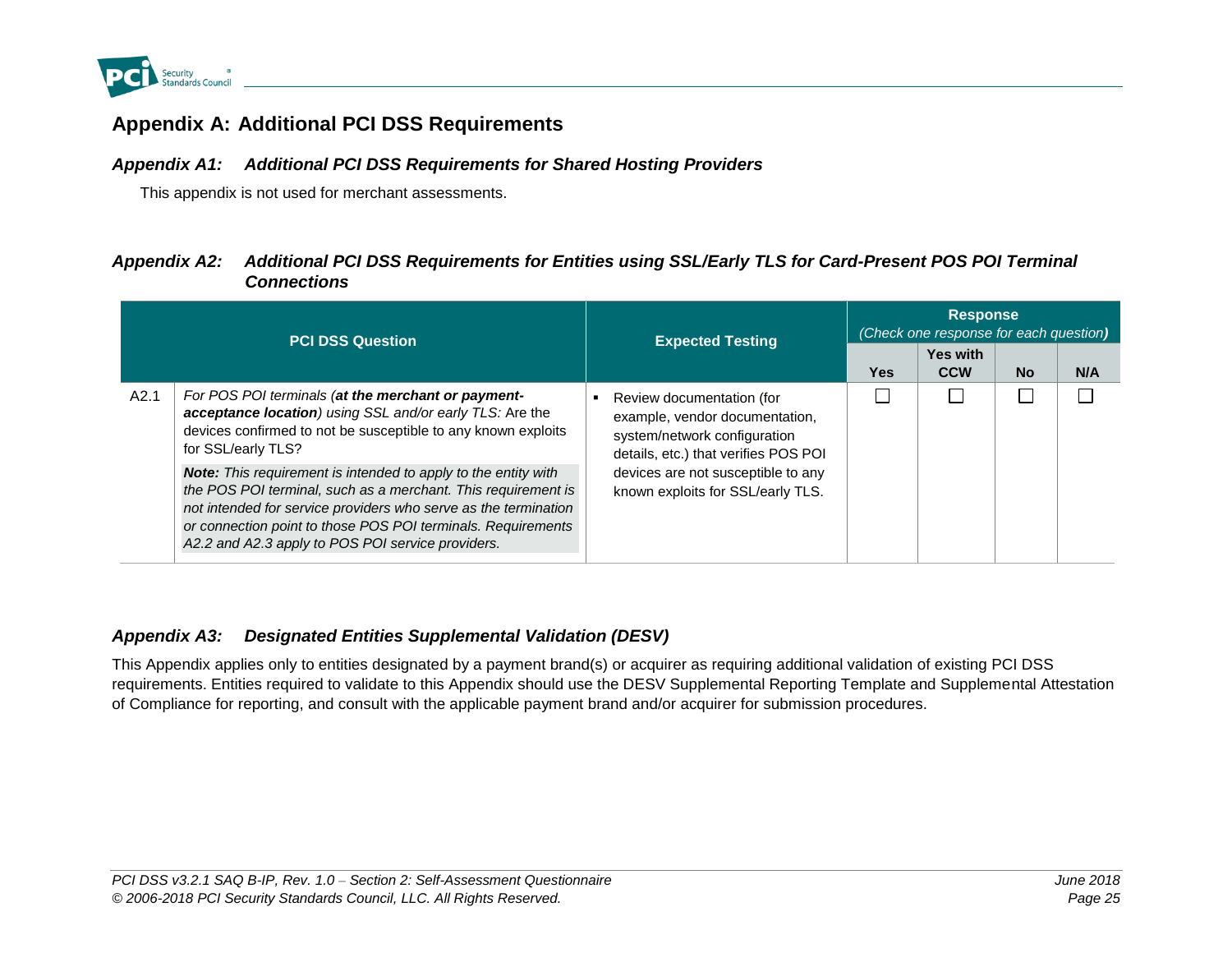

# <span id="page-31-0"></span>**Appendix B: Compensating Controls Worksheet**

*Use this worksheet to define compensating controls for any requirement where "YES with CCW" was checked.*

*Note: Only companies that have undertaken a risk analysis and have legitimate technological or documented business constraints can consider the use of compensating controls to achieve compliance.*

*Refer to Appendices B, C, and D of PCI DSS for information about compensating controls and guidance on how to complete this worksheet.*

#### **Requirement Number and Definition:**

|    |                                                  | <b>Information Required</b>                                                                                                                   | <b>Explanation</b> |
|----|--------------------------------------------------|-----------------------------------------------------------------------------------------------------------------------------------------------|--------------------|
|    | <b>Constraints</b>                               | List constraints precluding compliance<br>with the original requirement.                                                                      |                    |
| 2. | Objective                                        | Define the objective of the original<br>control; identify the objective met by<br>the compensating control.                                   |                    |
| 3. | <b>Identified Risk</b>                           | Identify any additional risk posed by the<br>lack of the original control.                                                                    |                    |
| 4. | Definition of<br>Compensating<br><b>Controls</b> | Define the compensating controls and<br>explain how they address the<br>objectives of the original control and<br>the increased risk, if any. |                    |
| 5. | Validation of<br>Compensating<br><b>Controls</b> | Define how the compensating controls<br>were validated and tested.                                                                            |                    |
| 6. | <b>Maintenance</b>                               | Define process and controls in place to<br>maintain compensating controls.                                                                    |                    |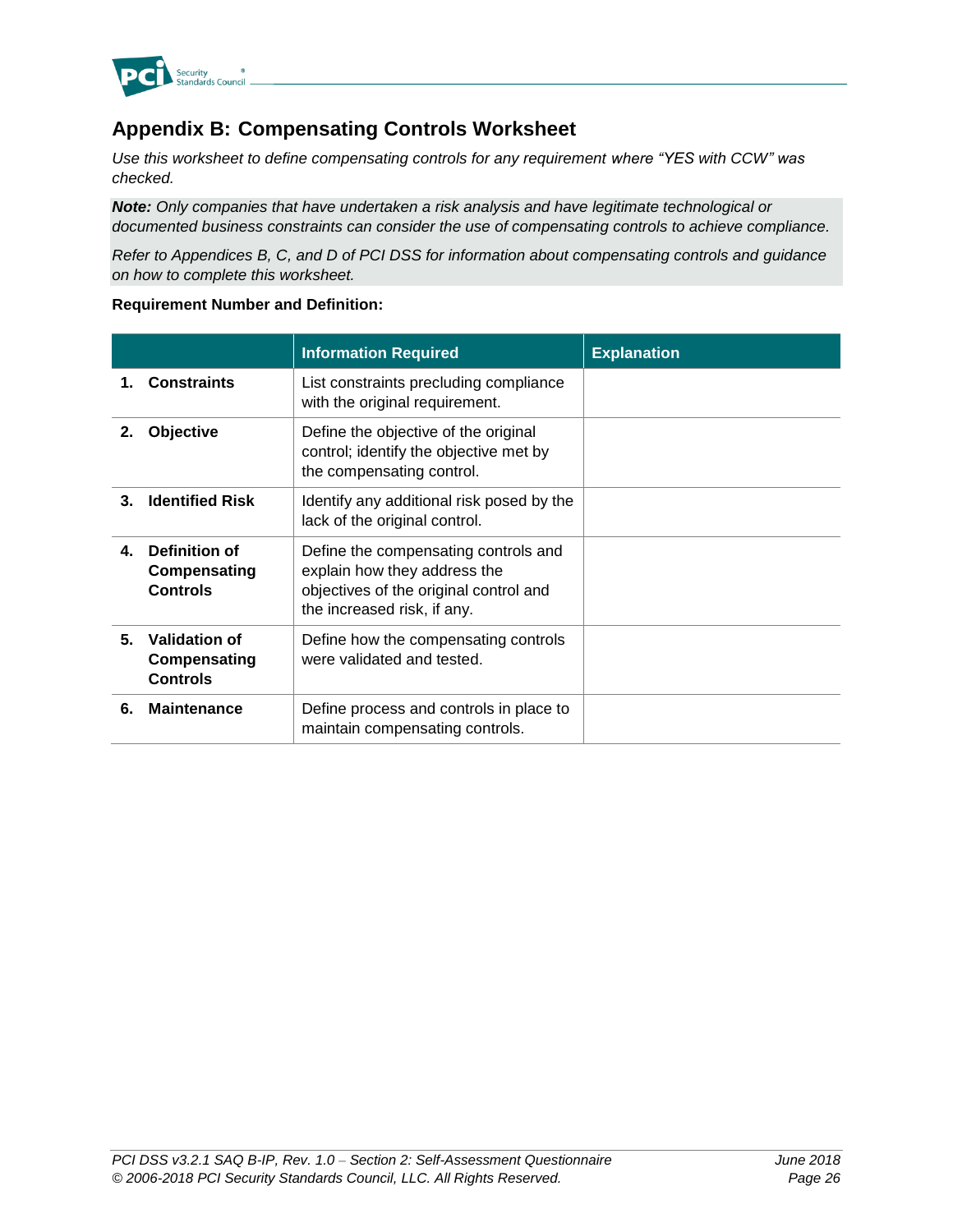

# <span id="page-32-0"></span>**Appendix C: Explanation of Non-Applicability**

*If the "N/A" (Not Applicable) column was checked in the questionnaire, use this worksheet to explain why the related requirement is not applicable to your organization.*

| Requirement | <b>Reason Requirement is Not Applicable</b>    |  |
|-------------|------------------------------------------------|--|
| Example:    |                                                |  |
| 3.4         | Cardholder data is never stored electronically |  |
|             |                                                |  |
|             |                                                |  |
|             |                                                |  |
|             |                                                |  |
|             |                                                |  |
|             |                                                |  |
|             |                                                |  |
|             |                                                |  |
|             |                                                |  |
|             |                                                |  |
|             |                                                |  |
|             |                                                |  |
|             |                                                |  |
|             |                                                |  |
|             |                                                |  |
|             |                                                |  |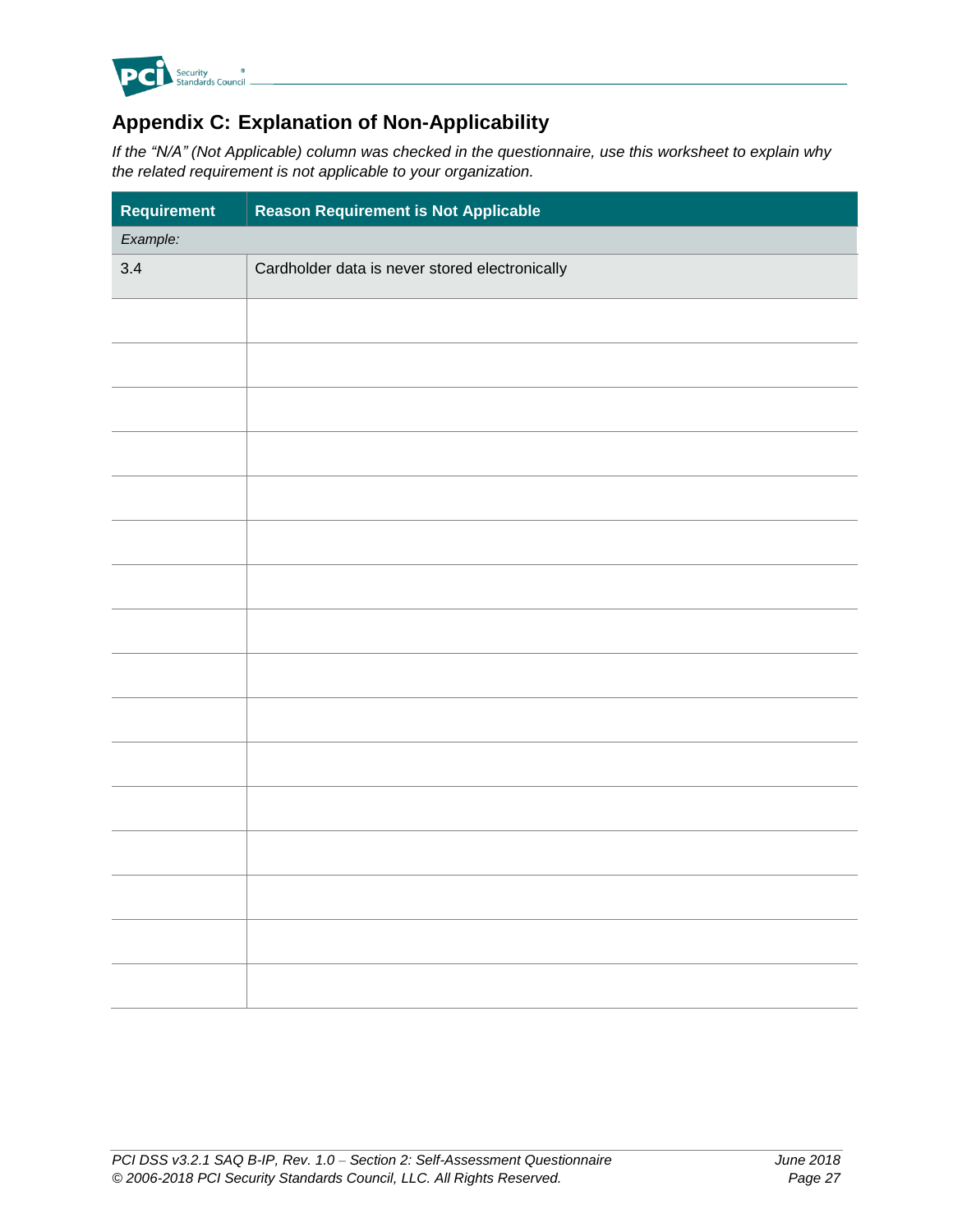

# <span id="page-33-0"></span>**Section 3: Validation and Attestation Details**

### **Part 3. PCI DSS Validation**

#### **This AOC is based on results noted in SAQ B-IP (Section 2), dated** *(SAQ completion date).*

Based on the results documented in the SAQ B-IP noted above, the signatories identified in Parts 3b-3d, as applicable, assert(s) the following compliance status for the entity identified in Part 2 of this document (*check one):*

| $\Box$ <b>Compliant:</b> All sections of the PCI DSS SAQ are complete, all questions answered affirmatively, |
|--------------------------------------------------------------------------------------------------------------|
| resulting in an overall COMPLIANT rating; thereby (Merchant Company Name) has demonstrated full              |
| compliance with the PCI DSS.                                                                                 |

 $\Box$ **Non-Compliant:** Not all sections of the PCI DSS SAQ are complete, or not all questions are answered affirmatively, resulting in an overall **NON-COMPLIANT** rating, thereby *(Merchant Company Name)* has not demonstrated full compliance with the PCI DSS.

**Target Date** for Compliance:

An entity submitting this form with a status of Non-Compliant may be required to complete the Action Plan in Part 4 of this document. *Check with your acquirer or the payment brand(s) before completing Part 4.*

 $\Box$ **Compliant but with Legal exception:** One or more requirements are marked "No" due to a legal restriction that prevents the requirement from being met. This option requires additional review from acquirer or payment brand.

*If checked, complete the following:*

| <b>Affected Requirement</b> | Details of how legal constraint prevents requirement being met |
|-----------------------------|----------------------------------------------------------------|
|                             |                                                                |
|                             |                                                                |
|                             |                                                                |

#### **Part 3a. Acknowledgement of Status**

#### **Signatory(s) confirms:**

#### *(Check all that apply)*

| PCI DSS Self-Assessment Questionnaire B-IP, Version (version of SAQ), was completed according to<br>the instructions therein.                       |
|-----------------------------------------------------------------------------------------------------------------------------------------------------|
| All information within the above-referenced SAQ and in this attestation fairly represents the results of<br>my assessment in all material respects. |
| I have confirmed with my payment application vendor that my payment system does not store sensitive<br>authentication data after authorization.     |
| I have read the PCI DSS and I recognize that I must maintain PCI DSS compliance, as applicable to<br>my environment, at all times.                  |
| If my environment changes, I recognize I must reassess my environment and implement any additional<br>PCI DSS requirements that apply.              |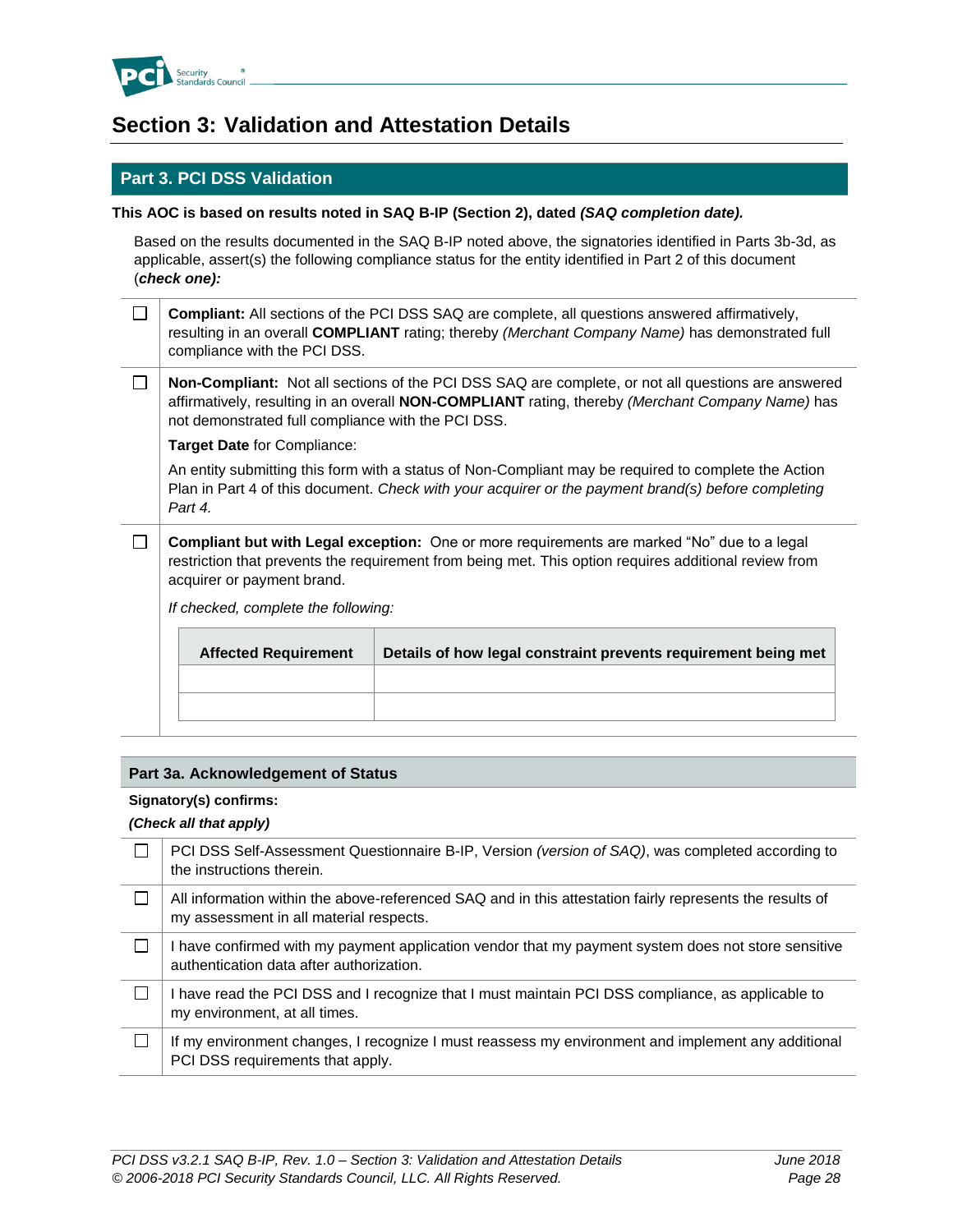

l

| <b>Part 3. PCI DSS Validation (continued)</b>  |                                                                                                                                                                                                                         |  |  |
|------------------------------------------------|-------------------------------------------------------------------------------------------------------------------------------------------------------------------------------------------------------------------------|--|--|
| Part 3a. Acknowledgement of Status (continued) |                                                                                                                                                                                                                         |  |  |
|                                                | No evidence of full track data <sup>2</sup> , CAV2, CVC2, CID, or CVV2 data <sup>3</sup> , or PIN data <sup>4</sup> storage after<br>transaction authorization was found on ANY system reviewed during this assessment. |  |  |
|                                                | ASV scans are being completed by the PCI SSC Approved Scanning Vendor (ASV Name).                                                                                                                                       |  |  |
|                                                |                                                                                                                                                                                                                         |  |  |

#### **Part 3b. Merchant Attestation**

| Signature of Merchant Executive Officer $\Lambda$ | Date.  |
|---------------------------------------------------|--------|
| Merchant Executive Officer Name:                  | Title. |

| Part 3c. Qualified Security Assessor (QSA) Acknowledgement (if applicable)              |  |  |  |
|-----------------------------------------------------------------------------------------|--|--|--|
| If a QSA was involved or assisted with this<br>assessment, describe the role performed: |  |  |  |

| Signature of Duly Authorized Officer of QSA Company $\uparrow$ | Date:        |
|----------------------------------------------------------------|--------------|
| Duly Authorized Officer Name:                                  | QSA Company: |

#### **Part 3d. Internal Security Assessor (ISA) Involvement (if applicable)**

| If an ISA(s) was involved or assisted with this |  |
|-------------------------------------------------|--|
| assessment, identify the ISA personnel and      |  |
| describe the role performed:                    |  |
|                                                 |  |

<sup>&</sup>lt;sup>2</sup> Data encoded in the magnetic stripe or equivalent data on a chip used for authorization during a card-present transaction. Entities may not retain full track data after transaction authorization. The only elements of track data that may be retained are primary account number (PAN), expiration date, and cardholder name.

<sup>&</sup>lt;sup>3</sup> The three- or four-digit value printed by the signature panel or on the face of a payment card used to verify card-not-present transactions.

<sup>4</sup> Personal identification number entered by cardholder during a card-present transaction, and/or encrypted PIN block present within the transaction message.